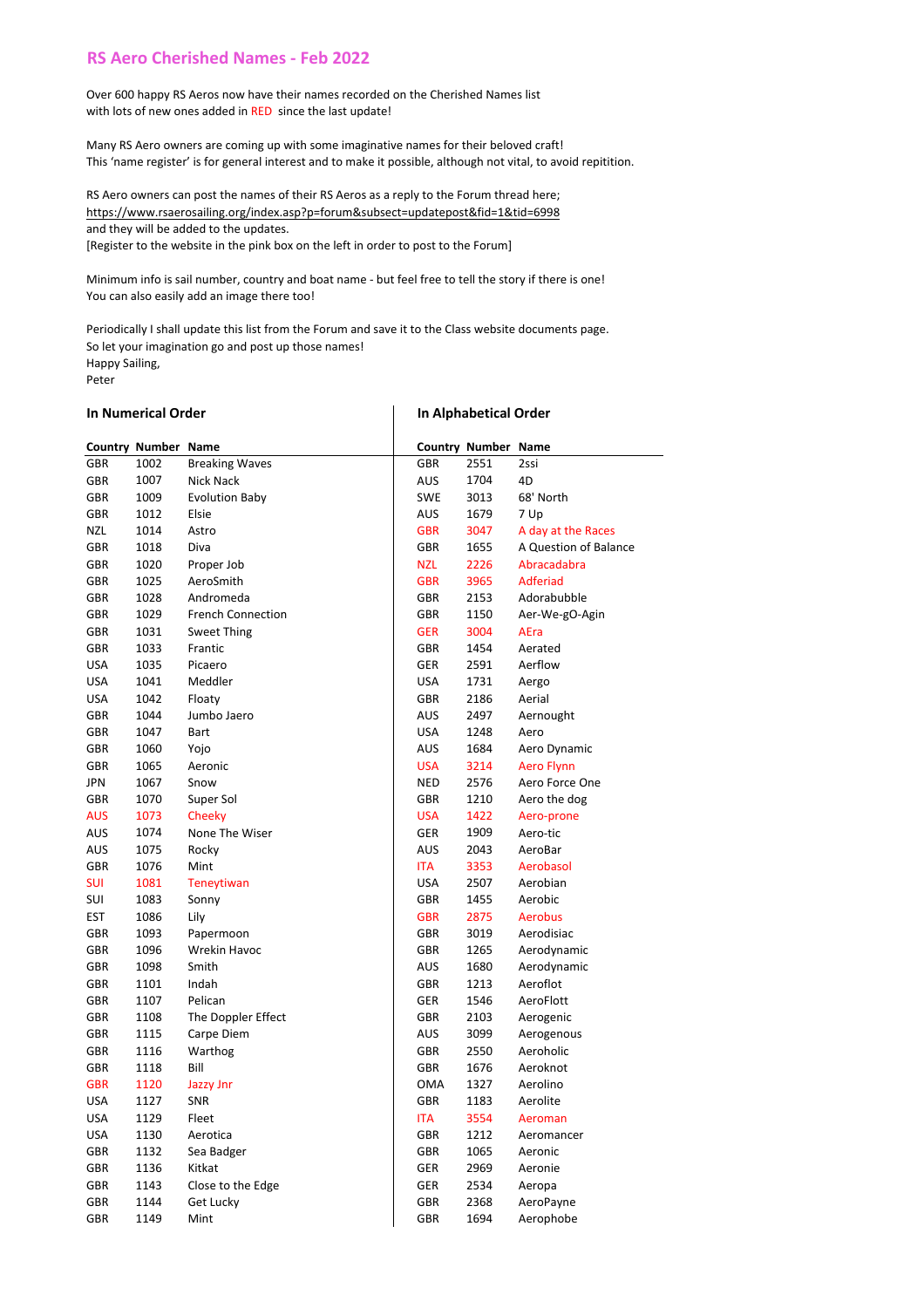| GBR               | 1150         | Aer-We-gO-Agin                             |
|-------------------|--------------|--------------------------------------------|
| <b>GBR</b>        | 1154         | Fubar                                      |
| GBR               | 1157         | Marleckin                                  |
| CZE               | 1162         | Scorpion                                   |
| GBR               | 1164         | Barbarian                                  |
| GBR               | 1170         | Kiss my RS                                 |
| NZL               | 1171         | Aoteaeroa                                  |
| GBR               | 1173         | Bolaero                                    |
| GBR               | 1174         | The Floating Bear                          |
| <b>GBR</b>        | 1175         | Wendy                                      |
| <b>GBR</b>        | 1178         | Sal                                        |
| GBR               | 1181         | Henry 5                                    |
| GBR               | 1183         | Aerolite                                   |
| GBR               | 1184         | My Aero                                    |
| AUS               | 1185         | Selchidh                                   |
| AUS               | 1188         | Camp Freddy                                |
| AUS               | 1189         | Kelpie                                     |
| AUS               | 1190         | Aerotic                                    |
| AUS               | 1191         | Mr Magoo                                   |
| AUS               | 1194         | Tijuana Taxi                               |
| AUS               | 1195         | Icepick                                    |
| AUS               | 1196         | Ecky Thump                                 |
| AUS               | 1197         | Point Taken                                |
| AUS               | 1198         | GlideFree Enhanced                         |
| AUS               | 1200         | <b>Rhetts Rig</b>                          |
| AUS               | 1202         | Litmus                                     |
| AUS               | 1203         | Aerosprey                                  |
| AUS               | 1204         | Seagal                                     |
| GBR               | 1207         | Tissy                                      |
| GBR               | 1208         | Toothless                                  |
| GBR               | 1209         | Kylie                                      |
| GBR               | 1210         | Aero the dog                               |
| GBR               | 1212         | Aeromancer                                 |
| GBR               | 1213         | Aeroflot                                   |
| GBR               | 1226         | Spirit                                     |
| GBR               | 1230         | Molly                                      |
| <b>GBR</b>        | 1232         | Replacement                                |
| GBR               | 1233         | Little Swift                               |
| <b>GBR</b>        | 1234         | Suggestions?                               |
| USA               | 1248         | Aero                                       |
| USA               | 1249         | Whizzpopper                                |
| USA               | 1250         | <b>Alternative Facts</b>                   |
| USA               | 1251         | <b>Boat Addiction</b>                      |
| GBR               | 1258         | Rapture                                    |
| GBR               | 1261         | ArtysAero                                  |
| <b>GBR</b>        | 1264         | <b>Crazy Eyes</b>                          |
| GBR               | 1265         | Aerodynamic                                |
| FRA               | 1266         | Vamos Leb 2                                |
| USA               | 1282         | Sunshine                                   |
| AUS               | 1284         | <b>B2</b>                                  |
| AUS               | 1286         | Henry's Dream                              |
| AUS               | 1290         | Nifty 52                                   |
| AUS               | 1291         | <b>Black Sheep</b>                         |
| GBR               | 1296         | Kaeros                                     |
| GBR               | 1298         | <b>Weather Gage</b>                        |
| GBR               | 1301         | Rockit                                     |
| GBR               | 1302         | Dynamic                                    |
| GBR               | 1304         | Whizzer                                    |
| GBR               | 1305         | Teenage Kicks                              |
| GBR               | 1308         | <b>Think Bubbles</b>                       |
|                   | 1311         | <b>New Tricks</b>                          |
| GBR<br>GBR        | 1312         |                                            |
|                   |              | Your Sponsor Here                          |
| GBR               | 1313<br>1316 | Irresistabubble<br>Saturn 5                |
| GBR               |              |                                            |
| <b>GBR</b>        | 1317         | <b>Tinkeratsea</b>                         |
| IRL<br><b>GBR</b> | 1319         | Wendy                                      |
|                   | 1320         | <b>Blackpearl 2</b>                        |
| IRL               | 1321         | <b>Running Wilder</b><br><b>The Hobbit</b> |
| <b>GER</b>        | 1326         | Aerolino                                   |
| OMA               | 1327         |                                            |
| <b>GBR</b>        | 1332         | Jazz                                       |

| AUS        | 2781         | Aeroplane                  |
|------------|--------------|----------------------------|
| GBR        | 3011         | Aeroplane                  |
| GBR        | 1752         | Aeror                      |
| USA        | 2630         | Aeros are cool             |
| GBR        | 1776         | Aeroski                    |
| GBR        | 1025         | AeroSmith                  |
| <b>GBR</b> | 1588         | Aerosmith                  |
|            |              |                            |
| AUS        | 3105         | Aerosol                    |
| FRA        | 2657         | Aerosphere                 |
| AUS        | 1203         | Aerosprey                  |
| USA        | 1610         | Aerostar                   |
| AUS        | 2495         | Aerostu                    |
| AUS        | 1190         | Aerotic                    |
| <b>GBR</b> | 2811         | <b>Aerotic Adventures</b>  |
| USA        | 1130         | Aerotica                   |
| AUS        | 2695         | Aerotyne                   |
| AUS        | 2818         | Aerouser                   |
| USA        | 1738         |                            |
|            |              | Aeroverent                 |
| USA        | 2275         | Aeroverent                 |
| <b>USA</b> | 3686         | <b>Aggie P</b>             |
| CZE        | 1952         | Ajro                       |
| GBR        | 1777         | Alicat                     |
| <b>GBR</b> | 1750         | Allegro                    |
| USA        | 2279         | Alpha Zulu                 |
| GBR        | 1784         | Alter Aero                 |
| USA        | 1250         | <b>Alternative Facts</b>   |
| <b>GBR</b> | 3398         | Ambero                     |
| AUS        | 3064         | Andiamo                    |
|            |              |                            |
| GBR        | 1028         | Andromeda                  |
| GBR        | 2530         | Annie                      |
| NZL        | 1171         | Aoteaeroa                  |
| AUS        | 2492         | Apple                      |
| <b>SWE</b> | 3246         | Aqua                       |
| GER        | 2332         | Aquaequipe                 |
| GBR        | 2515         | Aquaholic                  |
| GBR        | 2288         | Araminta                   |
| GER        | 3627         | Argo                       |
| AUS        | 1394         | Argo                       |
| GBR        | 1261         | ArtysAero                  |
|            |              |                            |
| AUS        | 2047         | ASAP                       |
| GBR        | 1669         | Asso                       |
| NZL        | 1014         | Astro                      |
| GBR        | 1570         | Astronomy Domine VI        |
| USA        | 1973         | Atolyn                     |
| <b>GBR</b> | 3024         | <b>Audacious</b>           |
| GBR        | 1370         | Audrey                     |
| GBR        | 2949         | Avocet                     |
| AUS        | 2042         | Axe                        |
| AUS        | 1284         | <b>B2</b>                  |
|            |              |                            |
| AUS        | 3066         | <b>B2</b>                  |
| GER        | 1369         | back to zero               |
| GER        | 2099         | back to zero               |
| GER        | 1524         | <b>Bagatelle</b>           |
| <b>GBR</b> | 2214         | Banana                     |
| GBR        | 1164         | Barbarian                  |
| GBR        | 1047         | Bart                       |
| AUS        | 3058         | Batmania                   |
| <b>GBR</b> | 3534         | ВB                         |
| USA        | 2896         | BD4                        |
|            |              |                            |
| AUS        | 3100         | Beaches & Cream            |
| AUS        | 3050         | Beat Box                   |
| GBR        | 2363         | <b>Beatie</b>              |
| GBR        | 2093         | <b>Beatrix II</b>          |
| <b>GBR</b> | 2573         | <b>Bella Badger</b>        |
| ITA        | 3552         | <b>Bende &amp; Cerotti</b> |
| GBR        | 1929         | Bernie                     |
| GBR        | 2929         | Bernie                     |
| <b>GBR</b> | 3341         | <b>Bert</b>                |
|            |              |                            |
| GBR        | 2420         | <b>Bessie</b>              |
| GBR        |              | Bill                       |
| AUS        | 1118<br>2680 | Billy                      |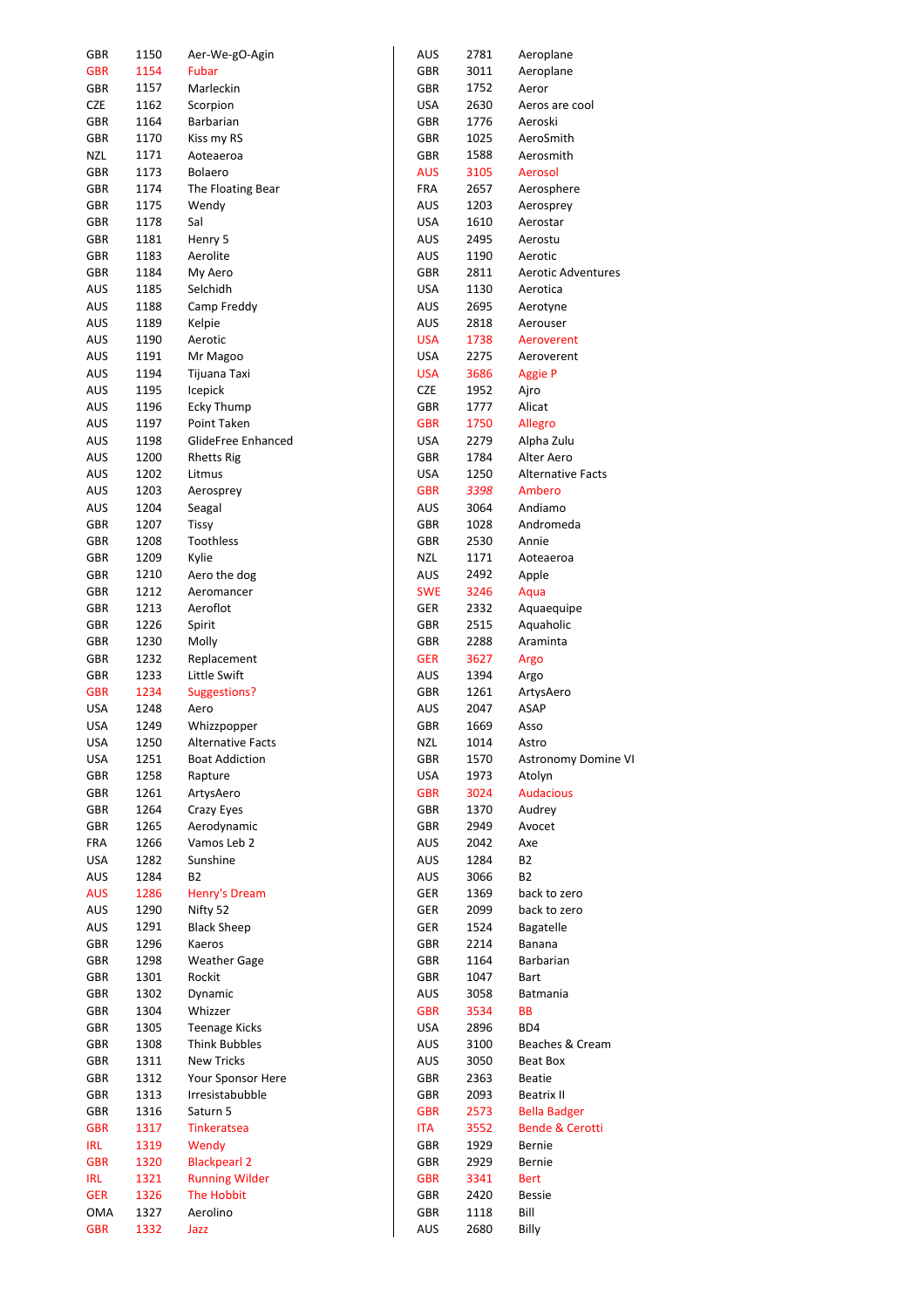| <b>GBR</b> | 1333 | Plucky                 | AUS        | 1291 | <b>Black Sheep</b>        |
|------------|------|------------------------|------------|------|---------------------------|
| GBR        | 1334 | Spaero                 | <b>CAN</b> | 2121 | <b>Blackjack</b>          |
| GBR        | 1335 | <b>Bubbles</b>         | GBR        | 2211 | Blackjack                 |
| GBR        | 1336 | Speed Six              | <b>GBR</b> | 1320 | <b>Blackpearl 2</b>       |
| SUI        | 1346 | CaballAERO             | GBR        | 3141 | <b>Bloody Good Miss</b>   |
| GBR        | 1357 | Wispa                  | GBR        | 1586 | <b>Blue Aer</b>           |
| GER        | 1369 | back to zero           | USA        | 1758 | blur                      |
|            |      |                        |            |      |                           |
| GBR        | 1370 | Audrey                 | USA        | 1251 | <b>Boat Addiction</b>     |
| <b>FRA</b> | 1372 | White Spirit           | <b>USA</b> | 1644 | <b>Boat Addiction</b>     |
| <b>USA</b> | 1377 | Zahir                  | <b>USA</b> | 3424 | <b>Boaty Call</b>         |
| <b>USA</b> | 1380 | Pooka II               | AUS        | 2779 | Bob                       |
| <b>USA</b> | 1383 | Plan B                 | AUS        | 3052 | Bob                       |
| <b>USA</b> | 1384 | Haerold                | GBR        | 3132 | Bob                       |
| AUS        | 1385 | The KraKen             | GBR        | 1173 | Bolaero                   |
| AUS        | 1386 | Single Malt            | USA        | 1982 | Bombay Girl               |
| AUS        | 1388 | Ellescaller            | <b>USA</b> | 3405 | <b>Bombay Girl</b>        |
| <b>AUS</b> | 1390 | Feothan                | <b>GBR</b> | 2944 | <b>Bonnie</b>             |
| AUS        | 1393 | Wild & Woollee         | GBR        | 1581 | <b>Boreas</b>             |
|            |      |                        |            |      |                           |
| AUS        | 1394 | Argo                   | GBR        | 1511 | <b>Boris</b>              |
| GBR        | 1395 | Keep Your AEROn        | <b>GER</b> | 1907 | <b>Brandt Accelerator</b> |
| GBR        | 1402 | Puzzle                 | <b>GBR</b> | 1002 | <b>Breaking Waves</b>     |
| GBR        | 1412 | Many Clouds            | GBR        | 1739 | <b>Breaking Waves</b>     |
| GBR        | 1413 | Rattus                 | GBR        | 3198 | <b>Breaking Waves</b>     |
| <b>USA</b> | 1418 | Tammi Ladesh           | GBR        | 1335 | <b>Bubbles</b>            |
| <b>USA</b> | 1421 | Nameless               | GBR        | 1506 | <b>Bubbles</b>            |
| <b>USA</b> | 1422 | Aero-prone             | AUS        | 1681 | <b>Bubbles</b>            |
| <b>USA</b> | 1424 | Sogni del Garda        | GBR        | 1685 | <b>Bubbles</b>            |
| GBR        | 1428 | Genevieve              | <b>AUS</b> | 3080 | <b>Bubbles</b>            |
|            |      |                        |            |      |                           |
| <b>NOR</b> | 1431 | Sirenita               | <b>GBR</b> | 1810 | <b>Bubbly</b>             |
| <b>SWE</b> | 1437 | Galadriel              | CZE        | 1556 | <b>Buffalo</b>            |
| GBR        | 1454 | Aerated                | GBR        | 2496 | Buoy                      |
| GBR        | 1455 | Aerobic                | GBR        | 1563 | <b>Busy Lizzie 2</b>      |
| GBR        | 1457 | Dime Bar               | SUI        | 1346 | CaballAERO                |
| GBR        | 1459 | DangAEROus             | <b>FRA</b> | 2961 | Calypso                   |
| GBR        | 1464 | Soup Dragon            | AUS        | 1188 | Camp Freddy               |
| GER        | 1471 | Lets not get caught!!! | AUS        | 2490 | Camp Freddy               |
| <b>USA</b> | 1480 | Minty                  | <b>USA</b> | 2449 | Can't Hear You            |
| <b>USA</b> | 1481 | Mid-Line Crisis        | GER        | 1902 | CapFiji                   |
| GBR        | 1490 | Yabbadabbadoo!!        | GBR        | 2155 | Capsaicin                 |
|            |      |                        |            |      |                           |
| GBR        | 1506 | <b>Bubbles</b>         | <b>SWE</b> | 3111 | <b>Carl Bennet AB</b>     |
| <b>GBR</b> | 1508 | Wahine                 | GBR        | 1115 | Carpe Diem                |
| GBR        | 1511 | Boris                  | AUS        | 3006 | Carrie on Sailing         |
| <b>USA</b> | 1514 | <b>Second Nature</b>   | <b>GER</b> | 3151 | <b>Charly Tango</b>       |
| SUI        | 1523 | R2D2                   | <b>AUS</b> | 1073 | Cheeky                    |
| GER        | 1524 | Bagatelle              | GBR        | 1717 | Chiaroscuro               |
| GER        | 1525 | Ola                    | <b>USA</b> | 2120 | Chili Pequin              |
| GBR        | 1533 | Glass Jaw              | <b>AUS</b> | 3602 | Chillybin                 |
| GER        | 1541 | Headquarters           | <b>GBR</b> | 2060 | Chocolate                 |
| GBR        | 1543 | Tara                   | GBR        | 1143 | Close to the Edge         |
| GBR        | 1544 | Toil and Trouble       | <b>USA</b> | 2251 | Clydesdale                |
|            |      |                        |            |      | <b>Colorful Cow</b>       |
| GER        | 1546 | AeroFlott              | <b>GER</b> | 3696 |                           |
| GBR        | 1551 | Issi                   | <b>USA</b> | 2209 | Companaero                |
| GBR        | 1555 | White-Tip              | CZE        | 2132 | Constalation              |
| <b>CZE</b> | 1556 | <b>Buffalo</b>         | DEN        | 1965 | <b>Cool Runnings</b>      |
| GBR        | 1563 | <b>Busy Lizzie 2</b>   | <b>SWE</b> | 1971 | <b>Cool Tool</b>          |
| GBR        | 1568 | Sombraero              | <b>USA</b> | 2228 | Corvair                   |
| GBR        | 1570 | Astronomy Domine VI    | AUT        | 2849 | Crazy Days                |
| GBR        | 1581 | <b>Boreas</b>          | <b>GBR</b> | 1264 | Crazy Eyes                |
| GBR        | 1586 | Blue Aer               | GBR        | 1459 | DangAEROus                |
| GBR        | 1588 | Aerosmith              | <b>AUS</b> | 2040 | <b>Danger Mouse</b>       |
| GBR        | 1594 | <b>Holiday Romance</b> | AUS        | 2778 | Darwin                    |
|            |      |                        |            |      |                           |
| GBR        | 1601 | Habanaero              | GBR        | 1745 | Dash                      |
| GBR        | 1603 | Velos                  | GBR        | 2462 | Dasha III                 |
| <b>USA</b> | 1610 | Aerostar               | <b>AUS</b> | 3051 | Day Release               |
| GER        | 1613 | Little Shadow          | GBR        | 3017 | Deinamite                 |
| GBR        | 1618 | Sneck Lifter           | <b>AUS</b> | 2915 | <b>Delphine</b>           |
| <b>USA</b> | 1622 | Freudian Ship          | GBR        | 3193 | Dennis the Menace         |
| <b>USA</b> | 1626 | That's what sea said   | GBR        | 2225 | Dernier Hourra            |
| GBR        | 1637 | Kiss my RS             | GBR        | 2157 | Descendant                |
| <b>USA</b> | 1642 | <b>Educated Guess</b>  | GBR        | 2427 | Descendant 2              |
| <b>USA</b> | 1644 | <b>Boat Addiction</b>  | GBR        | 2459 | Descent With Modification |
|            |      |                        |            |      |                           |

| AUS        | 1291 | <b>Black Sheep</b>        |
|------------|------|---------------------------|
| CAN        | 2121 | Blackjack                 |
| GBR        | 2211 | Blackjack                 |
| <b>GBR</b> | 1320 | <b>Blackpearl 2</b>       |
| GBR        | 3141 | <b>Bloody Good Miss</b>   |
| GBR        | 1586 | <b>Blue Aer</b>           |
|            |      |                           |
| JSA        | 1758 | blur                      |
| JSA        | 1251 | <b>Boat Addiction</b>     |
| JSA        | 1644 | <b>Boat Addiction</b>     |
| JSA        | 3424 | <b>Boaty Call</b>         |
| ۹US        | 2779 | Bob                       |
| AUS        | 3052 | Bob                       |
| GBR        | 3132 | Bob                       |
|            |      |                           |
| GBR        | 1173 | Bolaero                   |
| JSA        | 1982 | <b>Bombay Girl</b>        |
| JSA        | 3405 | <b>Bombay Girl</b>        |
| GBR        | 2944 | <b>Bonnie</b>             |
| GBR        | 1581 | <b>Boreas</b>             |
| GBR        | 1511 | <b>Boris</b>              |
| <b>GER</b> | 1907 | <b>Brandt Accelerator</b> |
| GBR        | 1002 |                           |
|            |      | <b>Breaking Waves</b>     |
| GBR        | 1739 | <b>Breaking Waves</b>     |
| GBR        | 3198 | <b>Breaking Waves</b>     |
| GBR        | 1335 | <b>Bubbles</b>            |
| GBR        | 1506 | <b>Bubbles</b>            |
| AUS        | 1681 | <b>Bubbles</b>            |
| GBR        | 1685 | <b>Bubbles</b>            |
| ۹US        |      |                           |
|            | 3080 | <b>Bubbles</b>            |
| GBR        | 1810 | <b>Bubbly</b>             |
| 2ZE        | 1556 | <b>Buffalo</b>            |
| GBR        | 2496 | Buoy                      |
| GBR        | 1563 | <b>Busy Lizzie 2</b>      |
| SUI        | 1346 | CaballAERO                |
| FRA        | 2961 | Calypso                   |
| AUS        | 1188 | Camp Freddy               |
|            |      |                           |
| AUS        | 2490 | Camp Freddy               |
| JSA        | 2449 | <b>Can't Hear You</b>     |
| GER        | 1902 | CapFiji                   |
| GBR        | 2155 | Capsaicin                 |
| <b>SWE</b> | 3111 | <b>Carl Bennet AB</b>     |
| GBR        | 1115 | Carpe Diem                |
| ۹US        | 3006 | Carrie on Sailing         |
| GER        | 3151 | <b>Charly Tango</b>       |
|            |      |                           |
| ۹US        | 1073 | Cheeky                    |
| <b>GBR</b> | 1717 | Chiaroscuro               |
| JSA        | 2120 | <b>Chili Pequin</b>       |
| ۹US        | 3602 | Chillybin                 |
| GBR        | 2060 | Chocolate                 |
| GBR        | 1143 | Close to the Edge         |
| JSA        | 2251 | Clydesdale                |
| GER        | 3696 | <b>Colorful Cow</b>       |
| JSA        |      | Companaero                |
|            | 2209 |                           |
| 2ZE        | 2132 | Constalation              |
| DEN        | 1965 | <b>Cool Runnings</b>      |
| swe        | 1971 | <b>Cool Tool</b>          |
| JSA        | 2228 | Corvair                   |
| ۹UT        | 2849 | Crazy Days                |
| GBR        | 1264 | Crazy Eyes                |
| GBR        | 1459 | DangAEROus                |
|            |      |                           |
| AUS        | 2040 | <b>Danger Mouse</b>       |
| AUS        | 2778 | Darwin                    |
| GBR        | 1745 | Dash                      |
| GBR        | 2462 | Dasha III                 |
| ۹US        | 3051 | Day Release               |
| GBR        | 3017 | Deinamite                 |
| ۹US        | 2915 | <b>Delphine</b>           |
| GBR        | 3193 | Dennis the Menace         |
|            |      |                           |
| GBR        | 2225 | Dernier Hourra            |
| GBR        | 2157 | Descendant                |
| GBR        | 2427 | Descendant 2              |
| GBR        | 2459 | Descent With Mod          |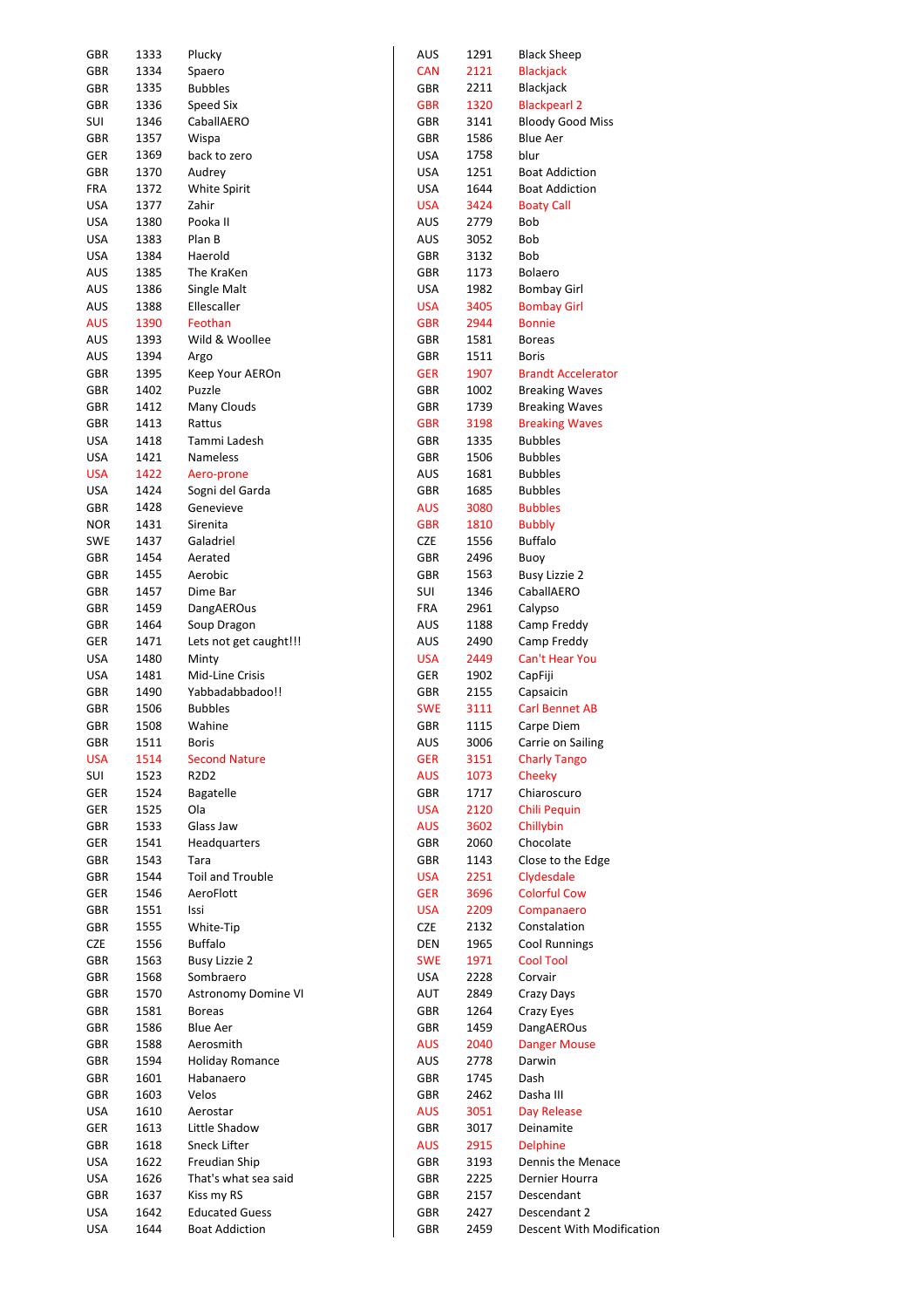| GBR        | 1653 | <b>Flying Kipper</b>      | AUS        | 3094 | Devil Inside             |
|------------|------|---------------------------|------------|------|--------------------------|
| GBR        | 1655 | A Question of Balance     | GBR        | 2666 | Diabolical               |
| <b>USA</b> | 1661 | <b>IGGI</b>               | <b>GER</b> | 3226 | Diana                    |
| GBR        | 1669 | Asso                      | <b>GBR</b> | 1457 | Dime Bar                 |
| GBR        | 1676 | Aeroknot                  | <b>GER</b> | 3925 | Dion                     |
| AUS        | 1679 | 7 Up                      | <b>USA</b> | 1733 | Dirty Harry              |
| AUS        | 1680 | Aerodynamic               | <b>USA</b> | 2789 | <b>Dirty Harry</b>       |
|            |      |                           |            |      |                          |
| AUS        | 1681 | <b>Bubbles</b>            | GBR        | 1018 | Diva                     |
| AUS        | 1682 | Yes!                      | GBR        | 1710 | Doris                    |
| AUS        | 1684 | Aero Dynamic              | <b>USA</b> | 3455 | <b>Double Nickel</b>     |
| <b>GBR</b> | 1685 | <b>Bubbles</b>            | GBR        | 1785 | Dougal                   |
| aus        | 1687 | Zuki                      | GBR        | 2665 | Dracarys                 |
| GBR        | 1694 | Aerophobe                 | AUS        | 2941 | Drop Bear                |
| AUS        | 1696 | <b>Rash Decision</b>      | GBR        | 1302 | Dynamic                  |
| AUS        | 1697 | Shiji                     | AUS        | 2585 | Dynamic                  |
| GBR        | 1701 | Enterprise                | GBR        | 3130 | Dynamic                  |
| AUS        | 1704 | 4D                        | <b>AUS</b> | 3473 | e-RAT-ic                 |
| GBR        | 1710 | Doris                     | AUS        | 3098 | e-RAT-ic                 |
| GBR        | 1717 | Chiaroscuro               | AUS        | 1196 | <b>Ecky Thump</b>        |
| GER        | 1719 | ZUCKaERo                  | GBR        | 2421 | Eclair                   |
| GER        | 1720 | Wookiee                   | CZE        | 1826 | <b>ECRU</b>              |
|            |      |                           |            |      |                          |
| <b>USA</b> | 1726 | <b>Sticky Wicket</b>      | <b>AUS</b> | 3103 | Edie                     |
| <b>USA</b> | 1727 | HoodaBooda                | <b>USA</b> | 1642 | <b>Educated Guess</b>    |
| <b>USA</b> | 1731 | Aergo                     | GBR        | 2549 | Elizabeth                |
| <b>USA</b> | 1732 | Wingding                  | AUS        | 1388 | Ellescaller              |
| <b>USA</b> | 1733 | Dirty Harry               | GBR        | 1012 | Elsie                    |
| <b>USA</b> | 1736 | Harry                     | GBR        | 1701 | Enterprise               |
| <b>USA</b> | 1738 | Aeroverent                | AUS        | 2696 | Eric                     |
| GBR        | 1739 | <b>Breaking Waves</b>     | <b>USA</b> | 2284 | <b>Escape Route</b>      |
| GBR        | 1743 | Gargle Blaster            | <b>USA</b> | 3210 | Espresso                 |
| GBR        | 1744 | Night Fury                | GBR        | 1788 | Est Est Est              |
| GBR        | 1745 | Dash                      | GBR        |      |                          |
|            |      |                           |            | 1009 | Evolution Baby           |
| GBR        | 1747 | Jumbo                     | <b>USA</b> | 3215 | <b>Extreme Ways</b>      |
| <b>GBR</b> | 1750 | Allegro                   | <b>NED</b> | 1869 | FAB5                     |
| GBR        | 1752 | Aeror                     | GBR        | 3298 | <b>Fazt Jessie</b>       |
| <b>USA</b> | 1758 | blur                      | <b>AUS</b> | 3085 | Feather                  |
| USA        | 1766 | Red Stripe Too            | AUS        | 3414 | Feats of Strength        |
| GBR        | 1775 | Strormrider               | <b>AUS</b> | 1390 | Feothan                  |
| GBR        | 1776 | Aeroski                   | <b>USA</b> | 1129 | Fleet                    |
| GBR        | 1777 | Alicat                    | GBR        | 2600 | Flo                      |
| <b>GBR</b> | 1784 | Alter Aero                | <b>USA</b> | 1042 | Floaty                   |
| GBR        | 1785 | Dougal                    | GBR        | 1653 | Flying Kipper            |
| <b>GBR</b> | 1787 | <b>Sweat Dreams</b>       | <b>NED</b> | 1925 | FlyingAero               |
| GBR        | 1788 | Est Est Est               | <b>USA</b> | 2776 | <b>Fool's Gold</b>       |
| GBR        | 1792 | Keiko                     | GER        | 2369 | Forever Fish             |
|            |      |                           |            |      |                          |
| ITA        | 1801 | Lety                      | <b>AUS</b> | 3418 | Fractal                  |
| <b>KUW</b> | 1802 | Penelope                  | GBR        | 1033 | Frantic                  |
| GBR        | 1806 | Mo                        | <b>USA</b> | 3836 | Fremojul                 |
| GBR        | 1809 | Vesper                    | <b>USA</b> | 3359 | Fremojul                 |
| <b>GBR</b> | 1810 | <b>Bubbly</b>             | GBR        | 1029 | <b>French Connection</b> |
| <b>GER</b> | 1811 | New Dimension             | <b>USA</b> | 1622 | Freudian Ship            |
| CZE        | 1816 | Vcelka                    | <b>GBR</b> | 1154 | Fubar                    |
| GBR        | 1817 | Spinnaker Marketing       | <b>SWE</b> | 1437 | Galadriel                |
| CZE        | 1826 | <b>ECRU</b>               | GBR        | 1743 | Gargle Blaster           |
| GBR        | 1832 | Rapide Senora             | <b>GBR</b> | 2620 | <b>Gekko</b>             |
| PAN        | 1839 | Obsession                 | GBR        | 1428 | Genevieve                |
| SUI        | 1850 | Ratdeau                   | GBR        | 3175 | Geriatic Aeromantic      |
|            |      |                           |            |      |                          |
| <b>USA</b> | 1856 | Mini Sonic                | GBR        | 1144 | Get Lucky                |
| <b>NED</b> | 1869 | FAB5                      | <b>USA</b> | 1974 | <b>Ghost Repeater</b>    |
| <b>USA</b> | 1872 | Pooka                     | AUS        | 2501 | Gigi                     |
| GER        | 1874 | Whakawhanaungatanga       | <b>AUS</b> | 3590 | GiGi                     |
| GER        | 1885 | Greyhound                 | <b>AUS</b> | 3088 | <b>Give Me Space</b>     |
| GBR        | 1889 | <b>Tipsee</b>             | GBR        | 1533 | Glass Jaw                |
| GBR        | 1897 | Yoda                      | AUS        | 1198 | GlideFree Enhanced       |
| GER        | 1902 | CapFiji                   | GER        | 2652 | Go                       |
| <b>GER</b> | 1907 | <b>Brandt Accelerator</b> | <b>AUS</b> | 2493 | Got It                   |
| GER        | 1909 | Aero-tic                  | GBR        | 2222 | Gracie                   |
| GBR        | 1921 | Peggy                     | GER        | 1885 | Greyhound                |
| <b>NED</b> | 1925 | FlyingAero                | GBR        | 2195 | Guess What               |
|            |      |                           |            |      |                          |
| GBR        | 1929 | Bernie                    | GBR        | 1601 | Habanaero                |
| <b>CZE</b> | 1952 | Ajro                      | GBR        | 2841 | Haero Worship            |

| AUS        | 3094 | Devil Inside             |
|------------|------|--------------------------|
| GBR        | 2666 | Diabolical               |
| <b>GER</b> | 3226 | Diana                    |
| GBR        | 1457 | Dime Bar                 |
| GER        | 3925 | Dion                     |
| USA        | 1733 | Dirty Harry              |
| USA        | 2789 | <b>Dirty Harry</b>       |
| GBR        | 1018 | Diva                     |
| GBR        | 1710 | Doris                    |
| USA        | 3455 | <b>Double Nickel</b>     |
| GBR        | 1785 | Dougal                   |
| GBR        | 2665 | Dracarys                 |
| AUS        | 2941 | Drop Bear                |
| GBR        | 1302 | Dynamic                  |
| AUS        | 2585 | Dynamic                  |
| GBR        | 3130 | Dynamic                  |
| AUS        | 3473 | e-RAT-ic                 |
| AUS        | 3098 | e-RAT-ic                 |
| AUS        | 1196 | Ecky Thump               |
| GBR        | 2421 | Eclair                   |
|            | 1826 | ECRU                     |
| CZE        |      | Edie                     |
| AUS        | 3103 |                          |
| USA        | 1642 | <b>Educated Guess</b>    |
| GBR        | 2549 | Elizabeth                |
| AUS        | 1388 | Ellescaller              |
| GBR        | 1012 | Elsie                    |
| GBR        | 1701 | Enterprise               |
| AUS        | 2696 | Eric                     |
| USA        | 2284 | <b>Escape Route</b>      |
| USA        | 3210 | Espresso                 |
| GBR        | 1788 | Est Est Est              |
| GBR        | 1009 | <b>Evolution Baby</b>    |
| USA        | 3215 | <b>Extreme Ways</b>      |
| NED        | 1869 | FAB5                     |
| GBR        | 3298 | <b>Fazt Jessie</b>       |
| AUS        | 3085 | Feather                  |
| AUS        | 3414 | Feats of Strength        |
| AUS        | 1390 | Feothan                  |
| USA        | 1129 | Fleet                    |
| GBR        | 2600 | Flo                      |
| USA        | 1042 | Floaty                   |
| GBR        | 1653 | Flying Kipper            |
| NED        | 1925 | FlyingAero               |
| <b>USA</b> | 2776 | <b>Fool's Gold</b>       |
| ger        | 2369 | Forever Fish             |
| AUS        | 3418 | Fractal                  |
| GBR        | 1033 | Frantic                  |
| USA        | 3836 | Fremojul                 |
| USA        | 3359 | Fremojul                 |
| GBR        | 1029 | <b>French Connection</b> |
| USA        | 1622 | Freudian Ship            |
|            | 1154 |                          |
| GBR        |      | Fubar                    |
| SWE        | 1437 | Galadriel                |
| GBR        | 1743 | Gargle Blaster           |
| <b>GBR</b> | 2620 | Gekko                    |
| GBR        | 1428 | Genevieve                |
| GBR        | 3175 | Geriatic Aeromanti       |
| GBR        | 1144 | Get Lucky                |
| USA        | 1974 | <b>Ghost Repeater</b>    |
| AUS        | 2501 | Gigi                     |
| AUS        | 3590 | GiGi                     |
| AUS        | 3088 | <b>Give Me Space</b>     |
| GBR        | 1533 | Glass Jaw                |
| AUS        | 1198 | GlideFree Enhance        |
| ger        | 2652 | Go                       |
| AUS        | 2493 | Got It                   |
| GBR        | 2222 | Gracie                   |
| GER        | 1885 | Greyhound                |
| GBR        | 2195 | <b>Guess What</b>        |
| GBR        | 1601 | Habanaero                |
| GBR        | 2841 | Haero Worship            |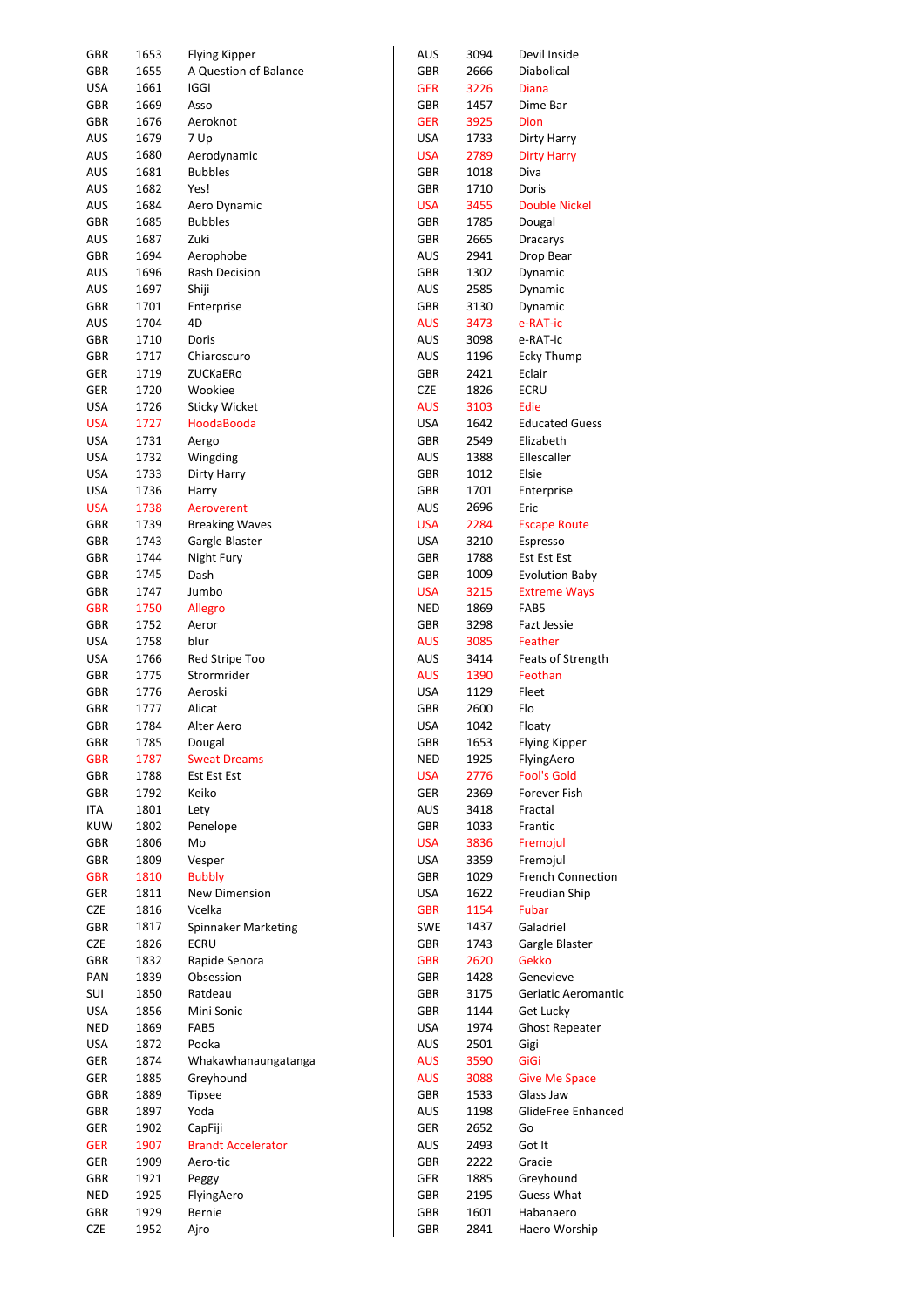| GBR        | 1957 | Slippery Jim             | USA        | 1384 | Haerold                  |
|------------|------|--------------------------|------------|------|--------------------------|
| GBR        | 1964 | Pop                      | <b>AUS</b> | 3604 | Har Har                  |
| <b>DEN</b> | 1965 | <b>Cool Runnings</b>     | USA        | 1736 | Harry                    |
| <b>USA</b> | 1969 | Jebe                     | GER        | 1541 | Headquarters             |
| <b>SWE</b> | 1971 | <b>Cool Tool</b>         | BEL        | 2080 | Helena                   |
| GBR        | 1972 | Never Again IV           | GBR        | 2320 | Helga                    |
| <b>USA</b> | 1973 | Atolyn                   | GBR        | 3448 |                          |
|            |      |                          |            |      | Henry                    |
| <b>USA</b> | 1974 | <b>Ghost Repeater</b>    | GBR        | 1181 | Henry 5                  |
| <b>USA</b> | 1976 | <b>Mumbles</b>           | AUS        | 1286 | Henry's Dream            |
| <b>USA</b> | 1977 | Is This Seat Taken?      | <b>USA</b> | 3251 | <b>Hiking is Hard</b>    |
| <b>USA</b> | 1982 | <b>Bombay Girl</b>       | <b>USA</b> | 3218 | <b>HMB</b>               |
| <b>USA</b> | 1986 | Sharp 'n Fast            | <b>CZE</b> | 2471 | <b>Hobit</b>             |
| <b>USA</b> | 1987 | Satisfaction             | GBR        | 1594 | <b>Holiday Romance</b>   |
| <b>USA</b> | 1988 | <b>Mr Tippy</b>          | AUS        | 3081 | <b>Hong Kong Mouse</b>   |
| GBR        | 2000 | V-Jet                    | <b>USA</b> | 1727 | HoodaBooda               |
| GBR        | 2001 | Odyssey                  | GBR        | 2376 | Horis                    |
| GBR        | 2002 | Middle Eight             | <b>GBR</b> | 2468 | <b>Hot Aer</b>           |
| AUS        | 2012 | Litmus                   | GBR        | 3148 | Hummingbird              |
| <b>USA</b> | 2019 | Shearwater               | AUS        | 1195 | Icepick                  |
| <b>USA</b> | 2020 | Rapid                    | <b>USA</b> | 1661 | <b>IGGI</b>              |
| <b>USA</b> | 2021 | <b>OchoBocho</b>         | <b>GER</b> | 3223 | In short                 |
| <b>USA</b> | 2024 |                          | GBR        | 1101 | Indah                    |
|            |      | Loop                     |            |      |                          |
| <b>AUS</b> | 2040 | <b>Danger Mouse</b>      | <b>AUS</b> | 2046 | <b>Invert Turtle</b>     |
| AUS        | 2042 | Axe                      | GBR        | 2418 | Iona                     |
| AUS        | 2043 | AeroBar                  | GBR        | 1313 | Irresistabubble          |
| <b>AUS</b> | 2045 | Little Whippet           | <b>USA</b> | 1977 | Is This Seat Taken?      |
| <b>AUS</b> | 2046 | <b>Invert Turtle</b>     | GBR        | 1551 | Issi                     |
| AUS        | 2047 | <b>ASAP</b>              | AUS        | 2819 | Jack Reacher             |
| AUS        | 2048 | Love in the first degree | AUS        | 2825 | Jackpot                  |
| <b>AUS</b> | 2049 | <b>Jet Rocket Log</b>    | GBR        | 2672 | Jago                     |
| GBR        | 2053 | Refreshed                | AUS        | 3056 | Jam                      |
| CZE        | 2056 | Pegasus                  | <b>GBR</b> | 1332 | Jazz                     |
| GBR        | 2057 | Sun-brr-aero             | <b>GBR</b> | 1120 | <b>Jazzy Jnr</b>         |
| GBR        | 2058 | Little D                 | USA        | 1969 | Jebe                     |
| GBR        | 2060 | Chocolate                | GBR        | 2110 | Jessica                  |
| GBR        | 2071 | SB <sub>2</sub>          | AUS        | 2049 | Jet Rocket Log           |
|            | 2075 | none!                    | <b>GBR</b> |      |                          |
| GBR        |      |                          |            | 3869 | Jooped                   |
| BEL        | 2080 | Helena                   | GBR        | 1747 | Jumbo                    |
| <b>USA</b> | 2081 | Mr                       | GBR        | 1044 | Jumbo Jaero              |
| <b>USA</b> | 2082 | <b>Peace Train</b>       | AUS        | 2693 | Just                     |
| <b>GBR</b> | 2093 | Beatrix II               | GBR        | 1296 | Kaeros                   |
| ger        | 2099 | back to zero             | GBR        | 3330 | Kaimana                  |
| GBR        | 2103 | Aerogenic                | GBR        | 1395 | Keep Your AEROn          |
| GBR        | 2105 | Lina                     | GBR        | 1792 | Keiko                    |
| GBR        | 2110 | Jessica                  | AUS        | 1189 | Kelpie                   |
| <b>POR</b> | 2114 | Raptor II                | GBR        | 2555 | Killer Shrimp            |
| GBR        | 2118 | Plucky                   | GBR        | 1170 | Kiss my RS               |
| <b>USA</b> | 2120 | Chili Pequin             | GBR        | 1637 | Kiss my RS               |
| <b>CAN</b> | 2121 | <b>Blackjack</b>         | GBR        | 1136 | Kitkat                   |
| GBR        | 2126 | Ptaerodactyl             | <b>NED</b> | 3701 | Koen                     |
| GBR        | 2130 | Pocket Rocket            | GBR        | 1209 | Kylie                    |
| <b>GBR</b> | 2131 | <b>Scarlett</b>          | <b>GER</b> | 3388 | La Loca                  |
|            |      |                          |            |      |                          |
| CZE        | 2132 | Constalation             | <b>GBR</b> | 2682 | Labamba                  |
| <b>NED</b> | 2138 | New Life                 | <b>USA</b> | 2815 | Lane 4                   |
| GBR        | 2146 | <b>Moderately Moist</b>  | GBR        | 2362 | Leggiero                 |
| <b>GBR</b> | 2148 | Oh Carol                 | <b>GBR</b> | 4085 | Leggiero                 |
| GBR        | 2153 | Adorabubble              | <b>GBR</b> | 3968 | <b>Lemon Drizzle</b>     |
| GBR        | 2155 | Capsaicin                | GER        | 1471 | Lets not get caught!!!   |
| GBR        | 2157 | Descendant               | ITA        | 1801 | Lety                     |
| FRA        | 2173 | Sea Drop                 | EST        | 1086 | Lily                     |
| GBR        | 2186 | Aerial                   | GBR        | 2105 | Lina                     |
| <b>NED</b> | 2189 | Swift                    | AUS        | 2987 | Lite Harted              |
| GBR        | 2195 | Guess What               | AUS        | 1202 | Litmus                   |
| GBR        | 2196 | The Golden Snitch        | AUS        | 2012 | Litmus                   |
| <b>USA</b> | 2209 | Companaero               | GBR        | 2058 | Little D                 |
|            |      |                          |            |      |                          |
| <b>USA</b> | 2210 | <b>Pinball Wizard</b>    | GER        | 1613 | Little Shadow            |
| GBR        | 2211 | Blackjack                | GBR        | 1233 | Little Swift             |
| GBR        | 2214 | Banana                   | AUS        | 2045 | Little Whippet           |
| GBR        | 2222 | Gracie                   | USA        | 2794 | Lodos Jr                 |
| GBR        | 2224 | Whyte                    | <b>USA</b> | 2024 | Loop                     |
| GBR        | 2225 | Dernier Hourra           | AUS        | 2048 | Love in the first degree |

| USA        | 1384         | Haerold                 |
|------------|--------------|-------------------------|
| AUS        | 3604         | Har Har                 |
| USA        | 1736         | Harry                   |
| GER        | 1541         | Headquarters            |
| BEL        | 2080         | Helena                  |
| GBR        | 2320         | Helga                   |
| GBR        | 3448         | Henry                   |
| GBR        | 1181         | Henry 5                 |
| AUS        | 1286         | Henry's Dream           |
| <b>USA</b> | 3251         | <b>Hiking is Hard</b>   |
| USA        | 3218         | <b>HMB</b>              |
| <b>CZE</b> | 2471         | <b>Hobit</b>            |
| GBR        | 1594         | <b>Holiday Romance</b>  |
| <b>AUS</b> | 3081         | <b>Hong Kong Mouse</b>  |
| USA        | 1727         | HoodaBooda              |
| GBR        | 2376         | Horis                   |
| <b>GBR</b> | 2468         | <b>Hot Aer</b>          |
| GBR        | 3148         | Hummingbird             |
| AUS        | 1195         | Icepick                 |
| USA        | 1661         | IGGI                    |
| <b>GER</b> | 3223         | In short                |
| GBR        | 1101         | Indah                   |
| AUS        | 2046         | <b>Invert Turtle</b>    |
| GBR        | 2418         | lona                    |
| GBR        | 1313         | Irresistabubble         |
| USA        | 1977         | Is This Seat Taken?     |
| GBR        | 1551         | Issi                    |
| AUS        | 2819         | Jack Reacher            |
| AUS        | 2825         | Jackpot                 |
| <b>GBR</b> | 2672         | Jago                    |
| <b>AUS</b> | 3056         | Jam                     |
| <b>GBR</b> | 1332         | Jazz                    |
| <b>GBR</b> | 1120         | <b>Jazzy Jnr</b>        |
| USA        | 1969         | Jebe                    |
| GBR        | 2110<br>2049 | Jessica                 |
| <b>AUS</b> |              | <b>Jet Rocket Log</b>   |
| GBR<br>GBR | 3869<br>1747 | Jooped<br>Jumbo         |
| GBR        | 1044         | Jumbo Jaero             |
| AUS        | 2693         | Just                    |
| GBR        | 1296         | Kaeros                  |
| GBR        | 3330         | Kaimana                 |
| GBR        | 1395         | Keep Your AEROn         |
| GBR        | 1792         | Keiko                   |
| aus        | 1189         | Kelpie                  |
| GBR        | 2555         | Killer Shrimp           |
| GBR        | 1170         | Kiss my RS              |
| GBR        | 1637         | Kiss my RS              |
| GBR        | 1136         | Kitkat                  |
| NED        | 3701         | <b>Koen</b>             |
| GBR        | 1209         | Kylie                   |
| <b>GER</b> | 3388         | La Loca                 |
| GBR        | 2682         | Labamba                 |
| <b>USA</b> | 2815         | Lane 4                  |
| GBR        | 2362         | Leggiero                |
| <b>GBR</b> | 4085         | Leggiero                |
| <b>GBR</b> | 3968         | <b>Lemon Drizzle</b>    |
| GER        | 1471         | Lets not get caught!!   |
| ITA        | 1801         | Lety                    |
| <b>EST</b> | 1086         | Lily                    |
| GBR        | 2105         | Lina                    |
| aus        | 2987         | Lite Harted             |
| AUS        | 1202         | Litmus                  |
| AUS        | 2012         | Litmus                  |
| GBR        | 2058         | Little D                |
| GER        | 1613         | Little Shadow           |
| GBR        | 1233         | Little Swift            |
| AUS        | 2045         | Little Whippet          |
| USA        | 2794         | Lodos Jr                |
| <b>USA</b> | 2024         | Loop                    |
| <b>AUS</b> | 2048         | Love in the first degre |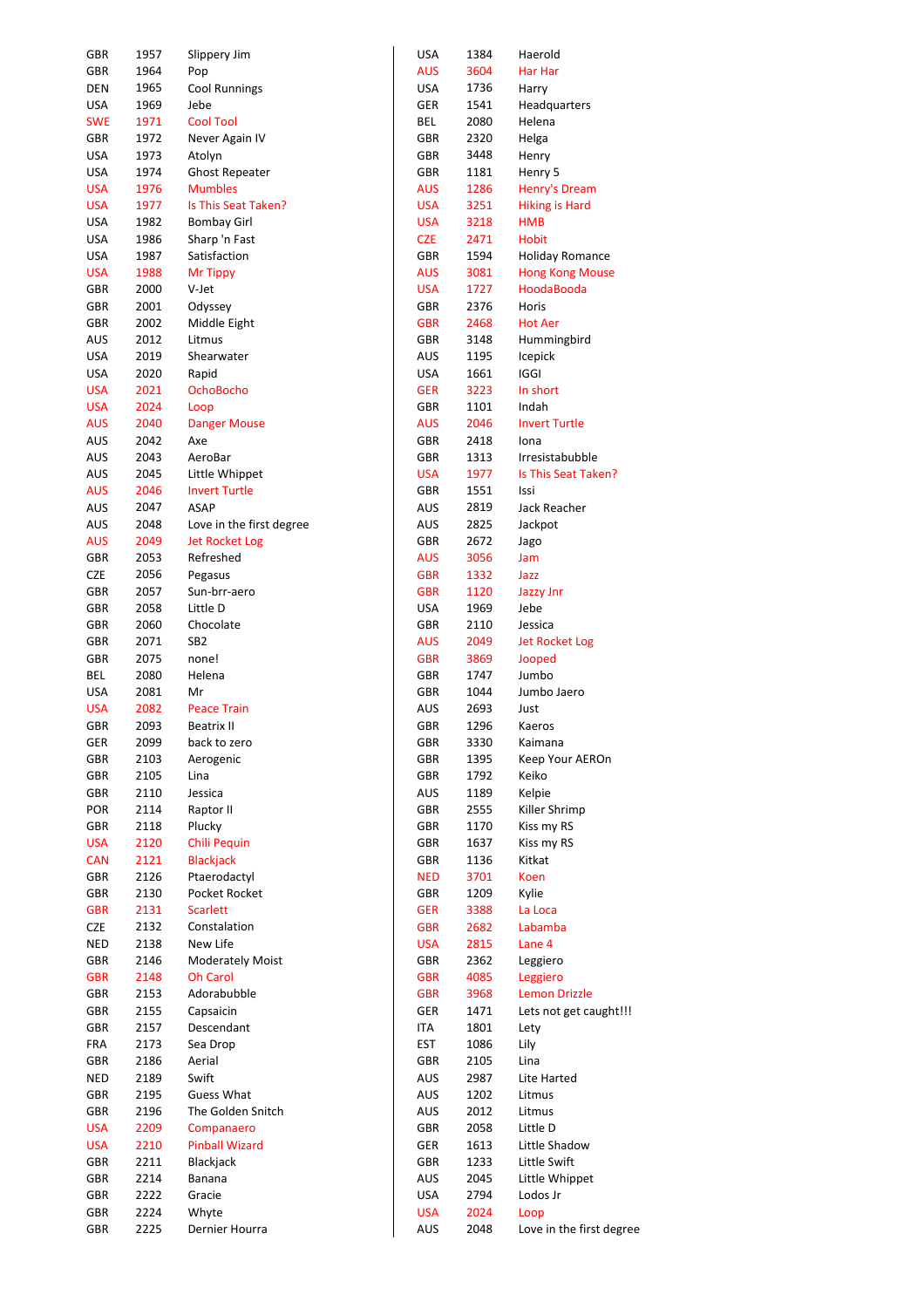| <b>NZL</b> | 2226 | Abracadabra                   | AUS        | 2681 | Lovett                        |
|------------|------|-------------------------------|------------|------|-------------------------------|
| <b>USA</b> | 2228 | Corvair                       | <b>GER</b> | 3079 | Lux                           |
| <b>USA</b> | 2233 | <b>Meadow Point Hurricane</b> | <b>USA</b> | 3220 | Luz                           |
| <b>USA</b> | 2249 | Wakinyan                      | GBR        | 3296 | Made it on the Water          |
| <b>USA</b> | 2250 | Planing                       | <b>USA</b> | 3256 | <b>Magic Man</b>              |
| <b>USA</b> | 2251 | Clydesdale                    | AUS        | 3104 | Mainiac                       |
| <b>GBR</b> | 2270 | Zoe                           | GBR        | 1412 | Many Clouds                   |
|            |      |                               | GBR        |      |                               |
| <b>USA</b> | 2275 | Aeroverent                    |            | 1157 | Marleckin                     |
| <b>USA</b> | 2276 | Old Poop                      | <b>USA</b> | 2233 | <b>Meadow Point Hurricane</b> |
| <b>USA</b> | 2279 | Alpha Zulu                    | <b>USA</b> | 3653 | <b>Meadow Point Hurricane</b> |
| <b>USA</b> | 2284 | <b>Escape Route</b>           | <b>USA</b> | 1041 | Meddler                       |
| GBR        | 2288 | Araminta                      | <b>GBR</b> | 2836 | <b>Melville</b>               |
| GBR        | 2293 | <b>Newtricks</b>              | GBR        | 2837 | Melville                      |
| GBR        | 2318 | Snodger                       | <b>USA</b> | 1481 | Mid-Line Crisis               |
| GBR        | 2319 | <b>PIES</b>                   | GBR        | 2002 | Middle Eight                  |
| GBR        | 2320 | Helga                         | IRL        | 2524 | Midnight Runner               |
| GER        | 2332 | Aquaequipe                    | <b>USA</b> | 1856 | Mini Sonic                    |
| GBR        | 2362 | Leggiero                      | GBR        | 1076 | Mint                          |
| GBR        | 2363 | <b>Beatie</b>                 | GBR        | 1149 | Mint                          |
| GBR        | 2368 | AeroPayne                     | <b>USA</b> | 1480 | Minty                         |
| GER        | 2369 | Forever Fish                  | <b>USA</b> | 3172 | <b>Mixed Bag</b>              |
| GBR        | 2376 | Horis                         | GBR        | 1806 | Mo                            |
|            |      |                               |            |      |                               |
| GBR        | 2386 | <b>Ruby Red</b>               | GBR        | 2146 | <b>Moderately Moist</b>       |
| GBR        | 2388 | Seabiscuit                    | GBR        | 1230 | Molly                         |
| <b>USA</b> | 2404 | Tivoli 3                      | <b>USA</b> | 2081 | Mr                            |
| GBR        | 2416 | Sparky                        | <b>GBR</b> | 3597 | Mr Blue Sky                   |
| GBR        | 2418 | Iona                          | AUS        | 1191 | Mr Magoo                      |
| GBR        | 2420 | <b>Bessie</b>                 | <b>USA</b> | 1988 | Mr Tippy                      |
| GBR        | 2421 | Eclair                        | <b>AUS</b> | 2914 | Muesli                        |
| GBR        | 2425 | Sure                          | <b>USA</b> | 1976 | <b>Mumbles</b>                |
| GBR        | 2427 | Descendant 2                  | <b>GBR</b> | 4089 | <b>Mushu</b>                  |
| GBR        | 2428 | Speedsix                      | <b>GBR</b> | 3538 | <b>Muttley</b>                |
| GER        | 2447 | Pocket Rocket                 | GBR        | 1184 | My Aero                       |
| <b>USA</b> | 2449 | <b>Can't Hear You</b>         | <b>USA</b> | 2484 | <b>Mystical Psychosis</b>     |
| GBR        | 2459 | Descent With Modification     | <b>USA</b> | 1421 | Nameless                      |
| GBR        | 2462 | Dasha III                     | <b>USA</b> | 2771 | <b>NDRT</b>                   |
| GBR        | 2463 | Titania                       | GBR        | 1972 |                               |
|            |      |                               |            |      | Never Again IV                |
| GBR        | 2465 | Quaero                        | GER        | 1811 | New Dimension                 |
| <b>GBR</b> | 2468 | <b>Hot Aer</b>                | <b>NED</b> | 2138 | New Life                      |
| GBR        | 2469 | So Rare                       | GBR        | 1311 | <b>New Tricks</b>             |
| <b>CZE</b> | 2471 | <b>Hobit</b>                  | GBR        | 2293 | <b>Newtricks</b>              |
| USA        | 2475 | Quiver                        | GBR        | 1007 | Nick Nack                     |
| <b>USA</b> | 2484 | <b>Mystical Psychosis</b>     | AUS        | 1290 | Nifty 52                      |
| AUS        | 2490 | Camp Freddy                   | GBR        | 1744 | Night Fury                    |
| AUS        | 2492 | Apple                         | AUS        | 2824 | Nix                           |
| AUS        | 2493 | Got It                        | <b>BEL</b> | 3428 | <b>No Stress</b>              |
| AUS        | 2495 | Aerostu                       | AUS        | 1074 | None The Wiser                |
| GBR        | 2496 | Buoy                          | GBR        | 2075 | none!                         |
| AUS        | 2497 | Aernought                     | PAN        | 1839 | Obsession                     |
| AUS        | 2498 | Thaeropeutic                  | <b>USA</b> | 2021 | <b>OchoBocho</b>              |
| AUS        | 2499 | Rollin                        | GBR        | 2001 | Odyssey                       |
| AUS        | 2501 | Gigi                          | <b>GBR</b> | 2148 | <b>Oh Carol</b>               |
| GBR        | 2503 | Thunderbird 2                 | GER        | 1525 | Ola                           |
| <b>USA</b> | 2507 | Aerobian                      | <b>USA</b> | 2276 | Old Poop                      |
|            |      |                               |            |      | Olly                          |
| GBR        | 2515 | Aquaholic                     | GBR        | 3397 |                               |
| GBR        | 2518 | Warlock                       | <b>GBR</b> | 3849 | <b>One Step Beyond</b>        |
| IRL        | 2523 | SeaSea                        | <b>GBR</b> | 3289 | Orion                         |
| IRL        | 2524 | Midnight Runner               | GBR        | 2541 | Out of the Blue               |
| <b>IRL</b> | 2526 | <b>Tikka</b>                  | <b>USA</b> | 2623 | <b>Outlawed Tunes</b>         |
| GBR        | 2530 | Annie                         | <b>USA</b> | 2686 | Oxcart                        |
| GBR        | 2531 | Whisper                       | <b>GBR</b> | 2791 | Pampaero                      |
| GER        | 2534 | Aeropa                        | GBR        | 1093 | Papermoon                     |
| GBR        | 2541 | Out of the Blue               | <b>USA</b> | 2082 | <b>Peace Train</b>            |
| GBR        | 2543 | Selden for Sailing            | <b>CZE</b> | 2956 | Pegas II                      |
| GBR        | 2549 | Elizabeth                     | <b>CZE</b> | 2056 | Pegasus                       |
| GBR        | 2550 | Aeroholic                     | GBR        | 1921 | Peggy                         |
| GBR        | 2551 | 2ssi                          | GBR        | 1107 | Pelican                       |
| GBR        | 2552 | Perfect Moment                | <b>KUW</b> | 1802 | Penelope                      |
|            | 2555 | Killer Shrimp                 | <b>GBR</b> | 3303 | <b>Perfect Moment</b>         |
| GBR        |      |                               |            |      |                               |
| <b>GBR</b> | 2571 | Song <sub>2</sub>             | GBR        | 2552 | Perfect Moment                |
| <b>GBR</b> | 2573 | <b>Bella Badger</b>           | <b>AUS</b> | 3053 | Pharaoh                       |

| เบร       | 2681 | Lovett                      |
|-----------|------|-----------------------------|
| GER       | 3079 | Lux                         |
| JSA       | 3220 | Luz                         |
| ìВR       | 3296 | Made it on the Water        |
| JSA       | 3256 | <b>Magic Man</b>            |
| ۱US       | 3104 | Mainiac                     |
| ìВR       | 1412 | Many Clouds                 |
| ìВR       | 1157 | Marleckin                   |
| JSA       | 2233 | <b>Meadow Point Hurrica</b> |
| JSA       | 3653 | <b>Meadow Point Hurrica</b> |
| JSA       | 1041 | Meddler                     |
| <b>BR</b> | 2836 | <b>Melville</b>             |
| БBR       | 2837 | Melville                    |
| JSA       | 1481 | Mid-Line Crisis             |
| ìВR       | 2002 | Middle Eight                |
| RL        | 2524 | Midnight Runner             |
| JSA       | 1856 | Mini Sonic                  |
| ìВR       | 1076 | Mint                        |
| ìВR       | 1149 | Mint                        |
| JSA       | 1480 | Minty                       |
| JSA       | 3172 | <b>Mixed Bag</b>            |
| ìВR       | 1806 | Mo                          |
| iBR       | 2146 | <b>Moderately Moist</b>     |
| <b>BR</b> | 1230 | Molly                       |
| JSA       | 2081 | Mr                          |
| <b>BR</b> | 3597 | Mr Blue Sky                 |
| ۱US       | 1191 | Mr Magoo                    |
| JSA       | 1988 | Mr Tippy                    |
| ۱US       | 2914 | Muesli                      |
| JSA       | 1976 | <b>Mumbles</b>              |
| ìВR       | 4089 | Mushu                       |
| ìВR       | 3538 | Muttley                     |
| БBR       | 1184 | My Aero                     |
| JSA       | 2484 | <b>Mystical Psychosis</b>   |
| JSA       | 1421 | <b>Nameless</b>             |
| JSA       | 2771 | <b>NDRT</b>                 |
| ìВR       | 1972 | Never Again IV              |
| GER       | 1811 | <b>New Dimension</b>        |
| IED       | 2138 | New Life                    |
| ìВR       | 1311 | <b>New Tricks</b>           |
| ìВR       | 2293 | <b>Newtricks</b>            |
| GBR       | 1007 | Nick Nack                   |
| ۱US       | 1290 | Nifty 52                    |
| БBR       | 1744 | Night Fury                  |
| <b>US</b> | 2824 | Nix                         |
| EL        | 3428 | <b>No Stress</b>            |
| <b>US</b> | 1074 | None The Wiser              |
| iBR       | 2075 | none!                       |
| 'AN       | 1839 | Obsession                   |
| JSA       | 2021 | <b>OchoBocho</b>            |
| ìВR       | 2001 | Odyssey                     |
| iBR       | 2148 | <b>Oh Carol</b>             |
| GER       | 1525 | Ola                         |
| JSA       | 2276 | <b>Old Poop</b>             |
| ìВR       | 3397 | Olly                        |
| <b>BR</b> | 3849 | <b>One Step Beyond</b>      |
| ìВR       | 3289 | Orion                       |
| iBR       | 2541 | Out of the Blue             |
| JSA       | 2623 | <b>Outlawed Tunes</b>       |
| JSA       | 2686 | Oxcart                      |
| ìВR       | 2791 | Pampaero                    |
| БBR       | 1093 | Papermoon                   |
| JSA       | 2082 | <b>Peace Train</b>          |
| :ZE       | 2956 | Pegas II                    |
| ïΖE       | 2056 | Pegasus                     |
| ìВR       | 1921 | Peggy                       |
| ìВR       | 1107 | Pelican                     |
| UW.       | 1802 | Penelope                    |
| GBR       | 3303 | <b>Perfect Moment</b>       |
| ìВR       | 2552 | Perfect Moment              |
| ۱US       | 3053 | Pharaoh                     |
|           |      |                             |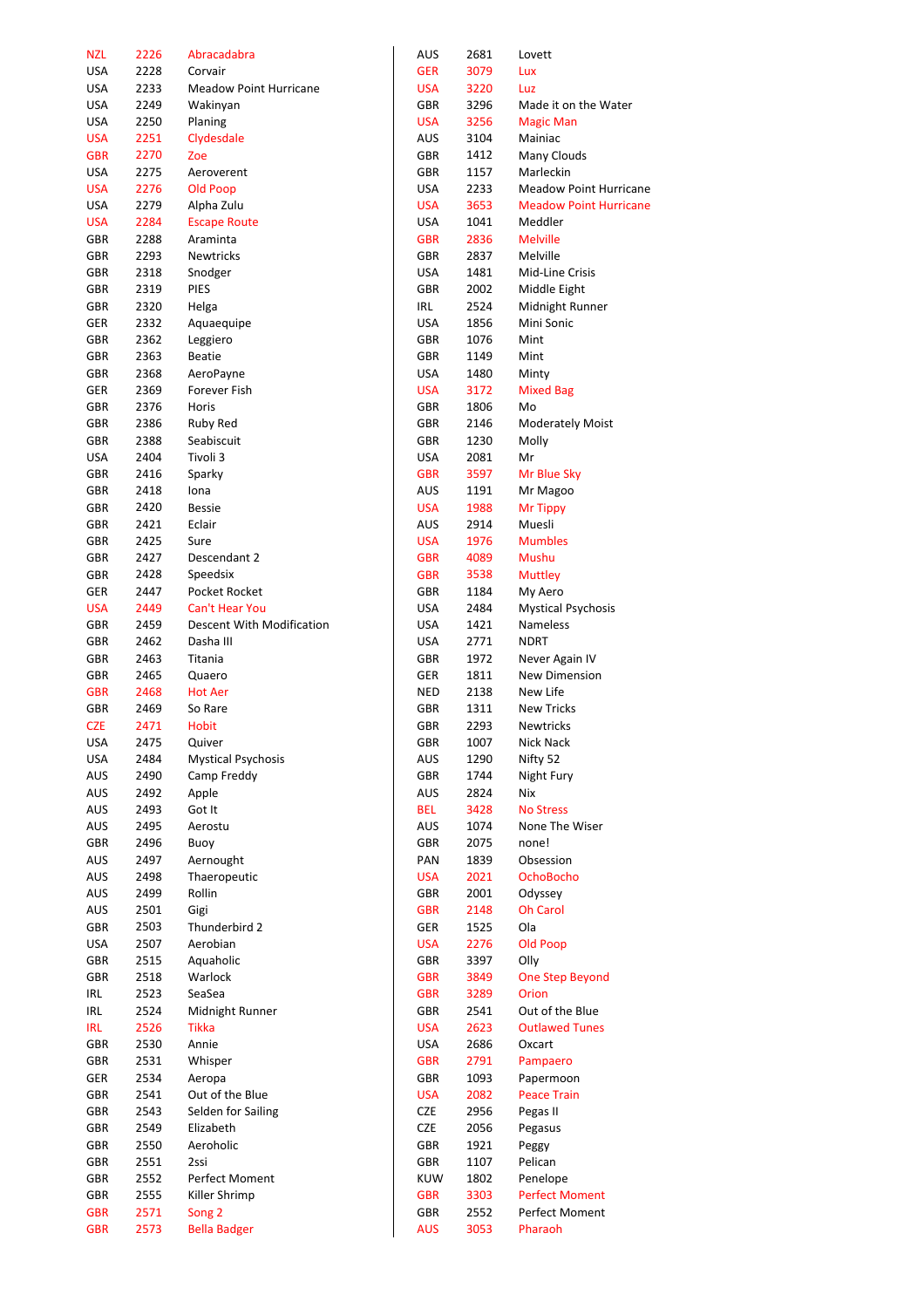| <b>NED</b> | 2576 | Aero Force One            | USA        | 1035 | Picaero                  |
|------------|------|---------------------------|------------|------|--------------------------|
| aus        | 2585 | Dynamic                   | GBR        | 2319 | <b>PIES</b>              |
| <b>AUS</b> | 2587 | The Gromble               | <b>USA</b> | 2210 | <b>Pinball Wizard</b>    |
| GER        | 2591 | Aerflow                   | AUS        | 2822 | <b>Pink Lady</b>         |
|            |      |                           |            |      |                          |
| GBR        | 2600 | Flo                       | GBR        | 2919 | Pips                     |
| <b>GBR</b> | 2620 | <b>Gekko</b>              | USA        | 1383 | Plan B                   |
| <b>USA</b> | 2623 | <b>Outlawed Tunes</b>     | USA        | 2250 | Planing                  |
| <b>USA</b> | 2630 | Aeros are cool            | GBR        | 1333 | Plucky                   |
| <b>USA</b> | 2638 | Pure Energy               | GBR        | 2118 | Plucky                   |
| <b>USA</b> | 2639 | Satisfaction              | GBR        | 2813 | Plus 1                   |
| GBR        | 2647 | Wave Rider VIII           | GBR        | 2130 | Pocket Rocket            |
|            | 2652 |                           | GER        | 2447 | Pocket Rocket            |
| GER        |      | Go                        |            |      |                          |
| FRA        | 2657 | Aerosphere                | AUS        | 1197 | Point Taken              |
| GBR        | 2665 | <b>Dracarys</b>           | <b>USA</b> | 1872 | Pooka                    |
| GBR        | 2666 | Diabolical                | USA        | 1380 | Pooka II                 |
| GBR        | 2672 | Jago                      | GBR        | 1964 | Pop                      |
| aus        | 2675 | Sophie                    | <b>BEL</b> | 2974 | Popeye                   |
| <b>AUS</b> | 2680 | Billy                     | <b>ITA</b> | 3495 | Poppi                    |
| AUS        | 2681 | Lovett                    | GBR        | 3073 | Poppy                    |
| <b>GBR</b> | 2682 | Labamba                   | GBR        | 1020 | Proper Job               |
|            | 2684 | Wasabi                    | GBR        | 2126 |                          |
| GBR        |      |                           |            |      | Ptaerodactyl             |
| <b>USA</b> | 2686 | Oxcart                    | USA        | 2638 | Pure Energy              |
| AUS        | 2691 | Skye                      | GBR        | 1402 | Puzzle                   |
| AUS        | 2693 | Just                      | GBR        | 2465 | Quaero                   |
| AUS        | 2694 | <b>White Mustang</b>      | <b>USA</b> | 2475 | Quiver                   |
| AUS        | 2695 | Aerotyne                  | SUI        | 1523 | R2D2                     |
| aus        | 2696 | Eric                      | AUS        | 3007 | Racer X                  |
| <b>USA</b> | 2708 | <b>Strawberry Bitch</b>   | <b>USA</b> | 2020 | Rapid                    |
| AUS        | 2730 | Suizen                    | GBR        | 1832 | Rapide Senora            |
| <b>GBR</b> | 2731 | <b>Rocky</b>              | AUS        | 2823 | Raptor                   |
| <b>USA</b> | 2732 | Whistling Wind            | <b>POR</b> | 2114 | Raptor II                |
| GER        | 2743 | Stay                      | GBR        | 1258 | Rapture                  |
| <b>USA</b> | 2770 | Sforzando                 | AUS        | 1696 | Rash Decision            |
|            |      |                           |            |      |                          |
| <b>USA</b> | 2771 | <b>NDRT</b>               | <b>AUS</b> | 3475 | <b>Rat Race</b>          |
| <b>USA</b> | 2776 | <b>Fool's Gold</b>        | SUI        | 1850 | Ratdeau                  |
| AUS        | 2778 | Darwin                    | AUS        | 3095 | RATirement               |
| AUS        | 2779 | Bob                       | GBR        | 1413 | Rattus                   |
| <b>AUS</b> | 2781 | Aeroplane                 | <b>AUS</b> | 3097 | Rayleigh                 |
| <b>USA</b> | 2789 | <b>Dirty Harry</b>        | <b>GBR</b> | 3802 | <b>Reckless Serenade</b> |
| <b>GBR</b> | 2791 | Pampaero                  | <b>USA</b> | 3450 | <b>Red Dragon</b>        |
| <b>USA</b> | 2794 | Lodos Jr                  | <b>USA</b> | 1766 | Red Stripe Too           |
| GBR        | 2808 | Whassup                   | GBR        | 2053 | Refreshed                |
| GBR        | 2811 | <b>Aerotic Adventures</b> | GBR        | 1232 | Replacement              |
| GBR        | 2813 | Plus 1                    | AUS        | 3415 | Retrenched               |
| <b>USA</b> | 2815 | Lane 4                    | AUS        | 2827 | Rhett's Rig              |
| <b>AUS</b> | 2818 | Aerouser                  | AUS        | 3121 | Rhett's Rig              |
| AUS        | 2819 | Jack Reacher              | AUS        | 1200 | <b>Rhetts Rig</b>        |
| AUS        | 2820 | Ship Lookout              | <b>AUS</b> | 3120 | Ridgididge               |
|            |      |                           |            |      |                          |
| <b>AUS</b> | 2822 | Pink Lady                 | GBR        | 1301 | Rockit                   |
| AUS        | 2823 | Raptor                    | AUS        | 1075 | Rocky                    |
| AUS        | 2824 | Nix                       | <b>GBR</b> | 2731 | <b>Rocky</b>             |
| AUS        | 2825 | Jackpot                   | AUS        | 2499 | Rollin                   |
| AUS        | 2826 | Scoot                     | <b>SUI</b> | 3369 | Rosera                   |
| AUS        | 2827 | Rhett's Rig               | AUS        | 2913 | Rosie                    |
| BEL        | 2834 | <b>Stitch</b>             | GBR        | 2386 | Ruby Red                 |
| <b>GBR</b> | 2836 | <b>Melville</b>           | IRL        | 1321 | <b>Running Wilder</b>    |
| GBR        | 2837 | Melville                  | <b>GER</b> | 3232 | Saerotonin               |
| GBR        | 2841 | Haero Worship             | GBR        | 1178 | Sal                      |
| AUT        | 2849 | Crazy Days                | <b>GER</b> | 3373 | Samba 4                  |
| GBR        | 2856 | Solaero                   | USA        | 1987 | Satisfaction             |
| <b>GBR</b> | 2875 | <b>Aerobus</b>            | <b>USA</b> | 2639 | Satisfaction             |
| <b>USA</b> | 2896 | BD4                       | GBR        | 1316 | Saturn 5                 |
| GBR        | 2912 | Zaero Emissions           | GBR        | 2071 | SB2                      |
| AUS        | 2913 | Rosie                     | <b>GBR</b> | 2131 | <b>Scarlett</b>          |
|            |      |                           |            |      |                          |
| AUS        | 2914 | Muesli                    | AUS        | 2826 | Scoot                    |
| <b>AUS</b> | 2915 | <b>Delphine</b>           | CZE        | 1162 | Scorpion                 |
| GBR        | 2919 | Pips                      | GBR        | 1132 | Sea Badger               |
| <b>GBR</b> | 2922 | <b>Soggy Bottom</b>       | FRA        | 2173 | Sea Drop                 |
| GBR        | 2929 | Bernie                    | <b>GBR</b> | 3658 | Sea Slug                 |
| GBR        | 2932 | Spiny Norman              | GBR        | 2388 | Seabiscuit               |
| AUS        | 2937 | Slick                     | AUS        | 1204 | Seagal                   |

| USA        | 1035 | Picaero               |
|------------|------|-----------------------|
| GBR        | 2319 | PIES                  |
| <b>USA</b> | 2210 | <b>Pinball Wizard</b> |
| AUS        | 2822 | <b>Pink Lady</b>      |
| GBR        | 2919 | Pips                  |
| USA        | 1383 | Plan B                |
| USA        | 2250 | Planing               |
| GBR        | 1333 | Plucky                |
| GBR        | 2118 | Plucky                |
| GBR        | 2813 | Plus 1                |
| GBR        | 2130 | Pocket Rocket         |
| GER        | 2447 | Pocket Rocket         |
| AUS        | 1197 | Point Taken           |
| USA        | 1872 | Pooka                 |
| USA        | 1380 | Pooka II              |
| GBR        | 1964 | Pop                   |
| BEL        | 2974 | Popeye                |
| ITA        | 3495 | Poppi                 |
| GBR        | 3073 | Poppy                 |
| GBR        | 1020 | Proper Job            |
| GBR        | 2126 | Ptaerodactyl          |
| USA        | 2638 | <b>Pure Energy</b>    |
| GBR        | 1402 | Puzzle                |
| GBR        | 2465 | Quaero                |
| USA        | 2475 | Quiver                |
| sui        | 1523 | R2D2                  |
| AUS        | 3007 | Racer X               |
| USA        | 2020 | Rapid                 |
| GBR        | 1832 | Rapide Senora         |
| AUS        | 2823 | Raptor                |
| POR        | 2114 | Raptor II             |
| GBR        | 1258 | Rapture               |
| AUS        | 1696 | <b>Rash Decision</b>  |
| AUS        | 3475 | <b>Rat Race</b>       |
| SUI        | 1850 | Ratdeau               |
| AUS        | 3095 | RATirement            |
| GBR        | 1413 | Rattus                |
| AUS        | 3097 | Rayleigh              |
| <b>GBR</b> | 3802 | Reckless Serena       |
| USA        | 3450 | <b>Red Dragon</b>     |
| USA        | 1766 | Red Stripe Too        |
| GBR        | 2053 | Refreshed             |
| GBR        | 1232 | Replacement           |
| AUS        | 3415 | Retrenched            |
| AUS        | 2827 | Rhett's Rig           |
| AUS        | 3121 | Rhett's Rig           |
| AUS        | 1200 | <b>Rhetts Rig</b>     |
| AUS        | 3120 | Ridgididge            |
| GBR        | 1301 | Rockit                |
| AUS        | 1075 | Rocky                 |
| GBR        | 2731 | <b>Rocky</b>          |
| AUS        | 2499 | Rollin                |
| sui        | 3369 | Rosera                |
| AUS        | 2913 | Rosie                 |
| GBR        | 2386 | Ruby Red              |
| IRL        | 1321 | <b>Running Wilder</b> |
| ger        | 3232 | Saerotonin            |
| GBR        | 1178 | Sal                   |
| ger        | 3373 | Samba 4               |
| USA        | 1987 | Satisfaction          |
| USA        | 2639 | Satisfaction          |
| GBR        | 1316 | Saturn 5              |
| GBR        | 2071 | SB2                   |
| GBR        | 2131 | <b>Scarlett</b>       |
| AUS        | 2826 | Scoot                 |
| CZE        | 1162 | Scorpion              |
| GBR        | 1132 | Sea Badger            |
| FRA        | 2173 | Sea Drop              |
| GBR        | 3658 | <b>Sea Slug</b>       |
| GBR        | 2388 | Seabiscuit            |
| AUS        | 1204 | Seagal                |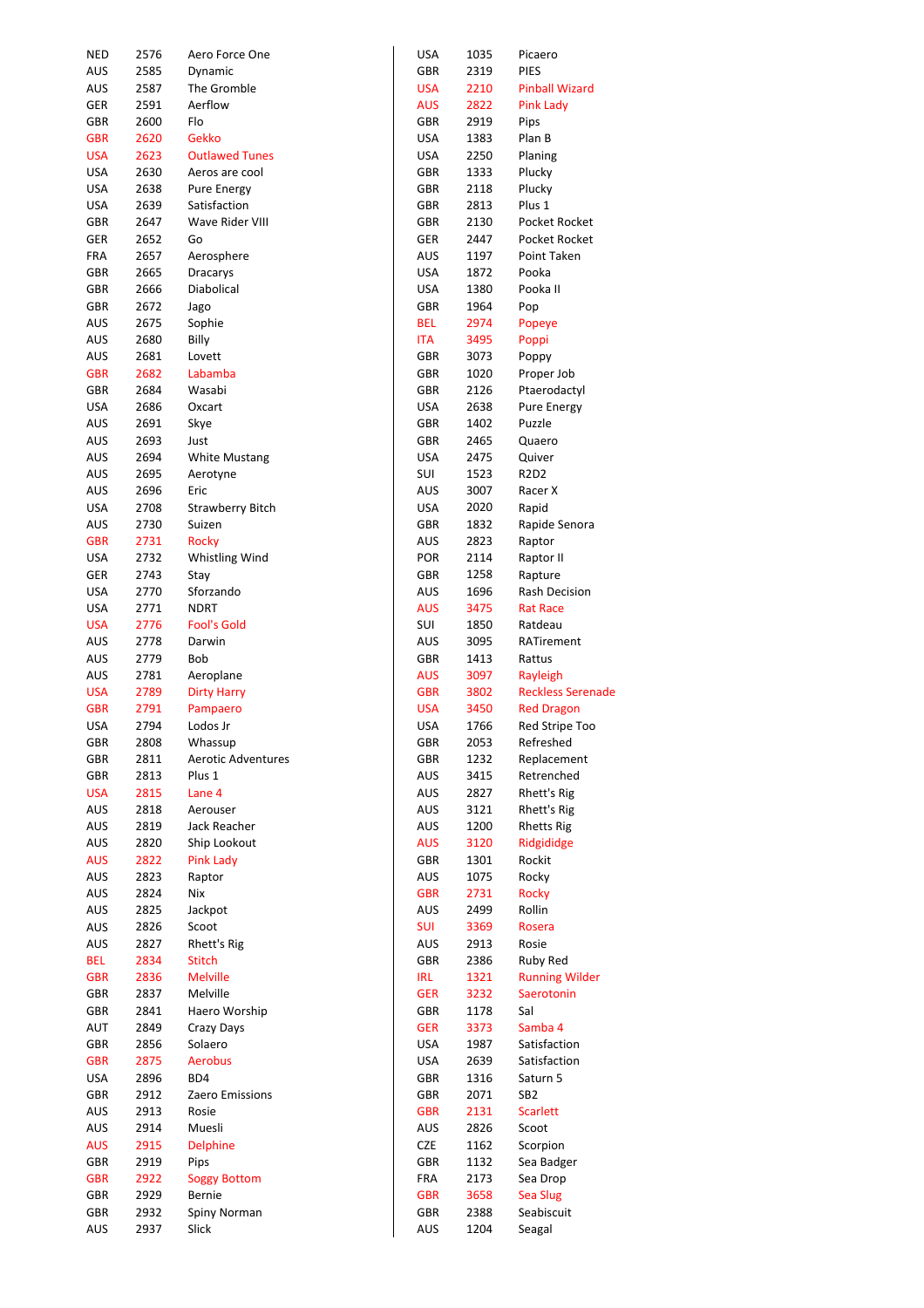| <b>AUS</b> | 2941 | Drop Bear               | IRL        | 2523 | SeaSea                  |
|------------|------|-------------------------|------------|------|-------------------------|
| <b>GBR</b> | 2944 | <b>Bonnie</b>           | <b>USA</b> | 1514 | <b>Second Nature</b>    |
| GBR        | 2949 | Avocet                  | <b>AUS</b> | 1185 | Selchidh                |
| GBR        | 2952 | Wind Spirit             | GBR        | 2543 | Selden for Sailing      |
| <b>GBR</b> | 2955 | <b>Ventus Too</b>       | GBR        | 3000 | Selden for Sailing      |
| <b>CZE</b> | 2956 | Pegas II                | USA        | 2770 | Sforzando               |
| FRA        | 2961 |                         | <b>USA</b> | 3820 | Sfzorzando              |
|            |      | Calypso                 |            |      |                         |
| GBR        | 2963 | The Heart of Gold       | <b>IRL</b> | 3187 | <b>Shaero</b>           |
| GER        | 2969 | Aeronie                 | <b>USA</b> | 1986 | Sharp 'n Fast           |
| GBR        | 2972 | The Garden of Fand      | USA        | 2019 | Shearwater              |
| BEL        | 2974 | Popeye                  | AUS        | 1697 | Shiji                   |
| GBR        | 2985 | Un Poco Loco            | AUS        | 2820 | Ship Lookout            |
| <b>AUS</b> | 2987 | Lite Harted             | <b>GBR</b> | 3700 | Sid                     |
| GBR        | 3000 | Selden for Sailing      | AUS        | 3063 | Simplicity              |
| <b>GER</b> | 3004 | AEra                    | AUS        | 1386 | Single Malt             |
| AUS        | 3006 | Carrie on Sailing       | <b>NOR</b> | 1431 | Sirenita                |
| AUS        | 3007 | Racer X                 | AUS        | 2691 | Skye                    |
|            |      |                         | <b>AUS</b> |      |                         |
| <b>USA</b> | 3008 | <b>Stink Eye</b>        |            | 2937 | Slick                   |
| GBR        | 3011 | Aeroplane               | GBR        | 1957 | Slippery Jim            |
| <b>SWE</b> | 3013 | 68' North               | GBR        | 1098 | Smith                   |
| GBR        | 3017 | Deinamite               | GBR        | 1618 | Sneck Lifter            |
| GBR        | 3019 | Aerodisiac              | GBR        | 2318 | Snodger                 |
| <b>GBR</b> | 3024 | <b>Audacious</b>        | <b>JPN</b> | 1067 | Snow                    |
| <b>GBR</b> | 3047 | A day at the Races      | <b>USA</b> | 1127 | <b>SNR</b>              |
| AUS        | 3050 | Beat Box                | GBR        | 2469 | So Rare                 |
| <b>AUS</b> | 3051 | Day Release             | ITA        | 3550 | Sofia                   |
| AUS        | 3052 | <b>Bob</b>              | <b>GBR</b> | 2922 |                         |
|            |      |                         |            |      | <b>Soggy Bottom</b>     |
| <b>AUS</b> | 3053 | Pharaoh                 | USA        | 1424 | Sogni del Garda         |
| <b>AUS</b> | 3054 | Velociraptor            | GBR        | 2856 | Solaero                 |
| <b>AUS</b> | 3056 | Jam                     | GBR        | 3447 | Solitaero               |
| <b>AUS</b> | 3058 | Batmania                | GBR        | 1568 | Sombraero               |
| AUS        | 3063 | Simplicity              | <b>GBR</b> | 3669 | Sombraero               |
| <b>AUS</b> | 3064 | Andiamo                 | <b>GBR</b> | 2571 | Song 2                  |
| AUS        | 3066 | B2                      | SUI        | 1083 | Sonny                   |
| GBR        | 3073 | Poppy                   | AUS        | 2675 | Sophie                  |
| <b>GER</b> | 3079 | Lux                     | GBR        | 1464 | Soup Dragon             |
| <b>AUS</b> | 3080 | <b>Bubbles</b>          | GBR        | 1334 | Spaero                  |
| <b>AUS</b> | 3081 | <b>Hong Kong Mouse</b>  | GBR        | 2416 |                         |
|            |      |                         |            |      | Sparky                  |
| GBR        | 3084 | Spirit of White         | GBR        | 1336 | Speed Six               |
| <b>AUS</b> | 3085 | Feather                 | GBR        | 2428 | Speedsix                |
| <b>AUS</b> | 3086 | Taz                     | GBR        | 1817 | Spinnaker Marketing     |
| <b>AUS</b> | 3088 | <b>Give Me Space</b>    | GBR        | 2932 | Spiny Norman            |
| <b>AUS</b> | 3091 | Sul Sea                 | GBR        | 1226 | Spirit                  |
| <b>AUS</b> | 3092 | Why Knot                | GBR        | 3084 | Spirit of White         |
| <b>AUS</b> | 3094 | Devil Inside            | GER        | 2743 | Stay                    |
| <b>AUS</b> | 3095 | RATirement              | <b>USA</b> | 1726 | <b>Sticky Wicket</b>    |
| <b>AUS</b> | 3097 | Rayleigh                | <b>USA</b> | 3008 | <b>Stink Eye</b>        |
| AUS        | 3098 | e-RAT-ic                | <b>BEL</b> | 2834 | <b>Stitch</b>           |
|            |      |                         | <b>USA</b> |      |                         |
| AUS        | 3099 | Aerogenous              |            | 2708 | <b>Strawberry Bitch</b> |
| AUS        | 3100 | Beaches & Cream         | GBR        | 1775 | Strormrider             |
| AUS        | 3101 | This is not my sandwich | <b>USA</b> | 3422 | Suetini II              |
| <b>AUS</b> | 3103 | Edie                    | <b>GBR</b> | 1234 | <b>Suggestions?</b>     |
| AUS        | 3104 | Mainiac                 | AUS        | 2730 | Suizen                  |
| <b>AUS</b> | 3105 | Aerosol                 | <b>AUS</b> | 3091 | Sul Sea                 |
| <b>SWE</b> | 3111 | <b>Carl Bennet AB</b>   | GBR        | 2057 | Sun-brr-aero            |
| <b>AUS</b> | 3119 | Yakkakaka               | <b>USA</b> | 1282 | Sunshine                |
| <b>AUS</b> | 3120 | Ridgididge              | GBR        | 1070 | Super Sol               |
| AUS        | 3121 | Rhett's Rig             | GBR        | 2425 | Sure                    |
| GBR        | 3130 | Dynamic                 | <b>GBR</b> | 1787 | <b>Sweat Dreams</b>     |
| GBR        | 3132 | Bob                     | GBR        | 1031 | <b>Sweet Thing</b>      |
| GBR        | 3141 | <b>Bloody Good Miss</b> | <b>NED</b> | 2189 | Swift                   |
| GBR        | 3148 | Hummingbird             | <b>GBR</b> | 3396 | Take a Bow              |
|            |      |                         |            |      |                         |
| <b>GER</b> | 3151 | <b>Charly Tango</b>     | <b>GBR</b> | 4015 | <b>Take It Easy</b>     |
| <b>USA</b> | 3172 | <b>Mixed Bag</b>        | <b>GBR</b> | 3688 | <b>Tallulah</b>         |
| GBR        | 3175 | Geriatic Aeromantic     | USA        | 1418 | Tammi Ladesh            |
| <b>IRL</b> | 3187 | Shaero                  | GBR        | 1543 | Tara                    |
| GBR        | 3193 | Dennis the Menace       | AUS        | 3086 | Taz                     |
| <b>GBR</b> | 3198 | <b>Breaking Waves</b>   | <b>GBR</b> | 3233 | <b>Team Ridgeway</b>    |
| <b>USA</b> | 3210 | Espresso                | GBR        | 1305 | <b>Teenage Kicks</b>    |
| <b>USA</b> | 3214 | <b>Aero Flynn</b>       | SUI        | 1081 | <b>Teneytiwan</b>       |
| <b>USA</b> | 3215 | <b>Extreme Ways</b>     | AUS        | 2498 | Thaeropeutic            |
|            |      |                         |            |      |                         |

| ۱L         | 2523 | SeaSea                  |
|------------|------|-------------------------|
| <b>SA</b>  | 1514 | <b>Second Nature</b>    |
| US         | 1185 | Selchidh                |
| BR         | 2543 | Selden for Sailing      |
| BR         | 3000 | Selden for Sailing      |
| <b>SA</b>  | 2770 | Sforzando               |
| <b>SA</b>  | 3820 | <b>Sfzorzando</b>       |
| ۲L         | 3187 | Shaero                  |
| <b>SA</b>  | 1986 | Sharp 'n Fast           |
| SA         | 2019 | Shearwater              |
| US         | 1697 | Shiji                   |
| US         | 2820 | Ship Lookout            |
| BR         | 3700 | Sid                     |
|            |      |                         |
| US         | 3063 | Simplicity              |
| US         | 1386 | Single Malt             |
| <b>IOR</b> | 1431 | Sirenita                |
| US         | 2691 | Skye                    |
| US         | 2937 | Slick                   |
| BR         | 1957 | Slippery Jim            |
| BR         | 1098 | Smith                   |
| ΒR         | 1618 | <b>Sneck Lifter</b>     |
| ΒR         | 2318 | Snodger                 |
| ٥N         | 1067 | Snow                    |
| SA         | 1127 | SNR                     |
| ΒR         | 2469 | So Rare                 |
| ٢A         | 3550 | Sofia                   |
| BR         | 2922 | <b>Soggy Bottom</b>     |
| <b>SA</b>  | 1424 | Sogni del Garda         |
| ΒR         | 2856 | Solaero                 |
| BR         | 3447 | Solitaero               |
|            |      | Sombraero               |
| ΒR         | 1568 |                         |
| BR         | 3669 | Sombraero               |
| BR         | 2571 | Song <sub>2</sub>       |
| UI         | 1083 | Sonny                   |
| US         | 2675 | Sophie                  |
| ΒR         | 1464 | Soup Dragon             |
| ΒR         | 1334 | Spaero                  |
| ΒR         | 2416 | Sparky                  |
| <b>BR</b>  | 1336 | <b>Speed Six</b>        |
| <b>BR</b>  | 2428 | Speedsix                |
| BR         | 1817 | Spinnaker Marketi       |
| BR         | 2932 | Spiny Norman            |
| ΒR         | 1226 | Spirit                  |
| ΒR         | 3084 | Spirit of White         |
| ER         | 2743 | Stay                    |
|            |      |                         |
| <b>SA</b>  | 1726 | <b>Sticky Wicket</b>    |
| ΙSΑ        | 3008 | <b>Stink Eye</b>        |
| ΕL         | 2834 | <b>Stitch</b>           |
| SA         | 2708 | <b>Strawberry Bitch</b> |
| ΒR         | 1775 | Strormrider             |
| <b>SA</b>  | 3422 | Suetini II              |
| ΒR         | 1234 | <b>Suggestions?</b>     |
| US         | 2730 | Suizen                  |
| US         | 3091 | Sul Sea                 |
| ΒR         | 2057 | Sun-brr-aero            |
| <b>SA</b>  | 1282 | Sunshine                |
| ΒR         | 1070 | Super Sol               |
| ΒR         | 2425 | Sure                    |
| ΒR         | 1787 | <b>Sweat Dreams</b>     |
| ΒR         | 1031 | Sweet Thing             |
| ΙED        | 2189 | Swift                   |
| ΒR         | 3396 | Take a Bow              |
| ΒR         | 4015 | <b>Take It Easy</b>     |
| BR         | 3688 | <b>Tallulah</b>         |
| ΙSΑ        | 1418 | Tammi Ladesh            |
| BR         |      |                         |
|            | 1543 | Tara                    |
| US         | 3086 | Taz                     |
| ΒR         | 3233 | <b>Team Ridgeway</b>    |
| ΒR         | 1305 | <b>Teenage Kicks</b>    |
| UI         | 1081 | Teneytiwan              |
| US         | 2498 | Thaeropeutic            |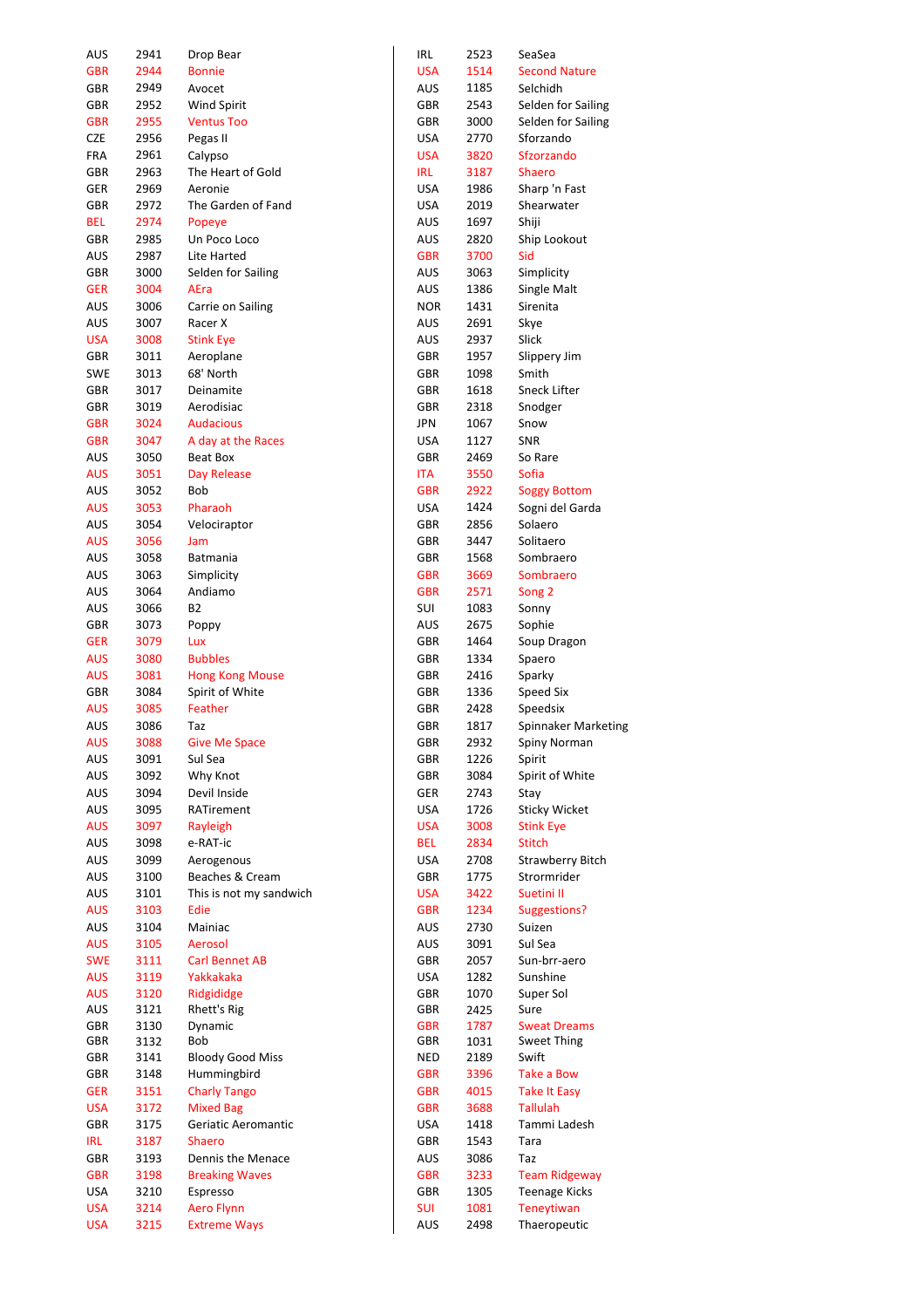| USA        | 3218 | <b>HMB</b>                    | USA        | 1626 | That's what sea said      |
|------------|------|-------------------------------|------------|------|---------------------------|
| USA        | 3220 | Luz                           | <b>GBR</b> | 3666 | The Devil Made Me Do It!  |
| <b>GER</b> | 3223 | In short                      | GBR        | 1108 | The Doppler Effect        |
| <b>GER</b> | 3226 | <b>Diana</b>                  | GBR        | 1174 | The Floating Bear         |
| <b>GER</b> | 3232 | Saerotonin                    | GBR        | 2972 | The Garden of Fand        |
| <b>GBR</b> | 3233 | <b>Team Ridgeway</b>          | GBR        | 2196 | The Golden Snitch         |
| <b>SWE</b> | 3246 | Aqua                          | AUS        | 2587 | The Gromble               |
|            |      |                               |            |      |                           |
| BEL        | 3250 | <b>Villa Carlos Paz 2</b>     | GBR        | 2963 | The Heart of Gold         |
| USA        | 3251 | <b>Hiking is Hard</b>         | GER        | 1326 | The Hobbit                |
| USA        | 3256 | <b>Magic Man</b>              | AUS        | 1385 | The KraKen                |
| <b>GBR</b> | 3289 | Orion                         | GBR        | 1308 | <b>Think Bubbles</b>      |
| GBR        | 3296 | Made it on the Water          | AUS        | 3101 | This is not my sandwich   |
| GBR        | 3298 | <b>Fazt Jessie</b>            | <b>GBR</b> | 3667 | This Is The Way           |
| GBR        | 3303 | <b>Perfect Moment</b>         | GBR        | 2503 | Thunderbird 2             |
| GBR        | 3330 | Kaimana                       | AUS        | 1194 | Tijuana Taxi              |
| <b>GBR</b> | 3341 | <b>Bert</b>                   | IRL        | 2526 | Tikka                     |
| ITA        | 3353 | Aerobasol                     | IRL        | 3433 | Tikka                     |
|            |      |                               |            |      | <b>Time Bandit</b>        |
| USA        | 3359 | Fremojul                      | GER        | 3500 |                           |
| SUI        | 3369 | Rosera                        | <b>GBR</b> | 1317 | <b>Tinkeratsea</b>        |
| <b>GER</b> | 3373 | Samba 4                       | GBR        | 1889 | Tipsee                    |
| <b>GER</b> | 3388 | La Loca                       | GBR        | 1207 | <b>Tissy</b>              |
| <b>GBR</b> | 3391 | <b>Wispa</b>                  | GBR        | 2463 | Titania                   |
| <b>GBR</b> | 3396 | Take a Bow                    | USA        | 2404 | Tivoli 3                  |
| GBR        | 3397 | Olly                          | GBR        | 1544 | Toil and Trouble          |
| <b>GBR</b> | 3398 | Ambero                        | GBR        | 1208 | Toothless                 |
| USA        | 3405 | <b>Bombay Girl</b>            | GBR        | 2985 | Un Poco Loco              |
| AUS        | 3414 | Feats of Strength             | GBR        | 2000 | V-Jet                     |
|            |      |                               |            |      |                           |
| AUS        | 3415 | Retrenched                    | FRA        | 1266 | Vamos Leb 2               |
| AUS        | 3418 | Fractal                       | CZE        | 1816 | Vcelka                    |
| USA        | 3422 | Suetini II                    | AUS        | 3054 | Velociraptor              |
| USA        | 3424 | <b>Boaty Call</b>             | GBR        | 1603 | Velos                     |
| BEL        | 3428 | <b>No Stress</b>              | <b>GBR</b> | 2955 | <b>Ventus Too</b>         |
| IRL        | 3433 | Tikka                         | GBR        | 1809 | Vesper                    |
| GBR        | 3447 | Solitaero                     | BEL.       | 3250 | <b>Villa Carlos Paz 2</b> |
| GBR        | 3448 | Henry                         | GBR        | 1508 | Wahine                    |
| USA        | 3450 | <b>Red Dragon</b>             | USA        | 2249 | Wakinyan                  |
| USA        | 3455 | <b>Double Nickel</b>          | GBR        | 2518 | Warlock                   |
| <b>AUS</b> | 3473 | e-RAT-ic                      | GBR        | 1116 | Warthog                   |
|            |      |                               |            |      |                           |
| AUS        | 3475 | <b>Rat Race</b>               | GBR        | 2684 | Wasabi                    |
| ITA        | 3495 | Poppi                         | GBR        | 2647 | Wave Rider VIII           |
| <b>GER</b> | 3500 | <b>Time Bandit</b>            | GBR        | 1298 | <b>Weather Gage</b>       |
| GBR        | 3534 | ВB                            | GBR        | 1175 | Wendy                     |
| GBR        | 3538 | <b>Muttley</b>                | <b>IRL</b> | 1319 | Wendy                     |
| ITA        | 3550 | Sofia                         | GER        | 1874 | Whakawhanaungatanga       |
| ITA        | 3552 | <b>Bende &amp; Cerotti</b>    | <b>GBR</b> | 3600 | Whale of a Time           |
| ITA        | 3554 | Aeroman                       | GBR        | 2808 | Whassup                   |
| <b>AUS</b> | 3590 | GiGi                          | GBR        | 2531 | Whisper                   |
| <b>GBR</b> | 3597 | Mr Blue Sky                   | USA        | 2732 | Whistling Wind            |
| <b>GBR</b> | 3600 | Whale of a Time               | AUS        | 2694 | <b>White Mustang</b>      |
| <b>AUS</b> | 3602 | Chillybin                     | FRA        | 1372 | <b>White Spirit</b>       |
| <b>AUS</b> | 3604 | Har Har                       | GBR        | 1555 | White-Tip                 |
| <b>GER</b> | 3627 | Argo                          | GBR        | 1304 | Whizzer                   |
|            |      |                               |            |      |                           |
| <b>USA</b> | 3653 | <b>Meadow Point Hurricane</b> | USA        | 1249 | Whizzpopper               |
| <b>GBR</b> | 3658 | <b>Sea Slug</b>               | AUS        | 3092 | Why Knot                  |
| <b>GBR</b> | 3666 | The Devil Made Me Do It!      | GBR        | 2224 | Whyte                     |
| <b>GBR</b> | 3667 | This Is The Way               | <b>AUS</b> | 1393 | Wild & Woollee            |
| <b>GBR</b> | 3669 | Sombraero                     | GBR        | 2952 | Wind Spirit               |
| <b>USA</b> | 3686 | <b>Aggie P</b>                | USA        | 1732 | Wingding                  |
| GBR        | 3688 | <b>Tallulah</b>               | GBR        | 1357 | Wispa                     |
| <b>GER</b> | 3696 | <b>Colorful Cow</b>           | <b>GBR</b> | 3391 | <b>Wispa</b>              |
| <b>GBR</b> | 3700 | Sid                           | <b>GBR</b> | 3963 | Woo Hooo!!                |
| <b>NED</b> | 3701 | Koen                          | GER        | 1720 | Wookiee                   |
| <b>GBR</b> | 3802 | <b>Reckless Serenade</b>      | GBR        | 1096 | Wrekin Havoc              |
| USA        | 3820 | Sfzorzando                    | GBR        | 1490 | Yabbadabbadoo!!           |
|            |      |                               |            |      |                           |
| <b>USA</b> | 3836 | Fremojul                      | <b>AUS</b> | 3119 | Yakkakaka                 |
| <b>GBR</b> | 3849 | <b>One Step Beyond</b>        | AUS        | 1682 | Yes!                      |
| <b>GBR</b> | 3869 | Jooped                        | GBR        | 1897 | Yoda                      |
| GER        | 3925 | Dion                          | GBR        | 1060 | Yojo                      |
| <b>GBR</b> | 3963 | Woo Hooo!!                    | GBR        | 1312 | Your Sponsor Here         |
| <b>GBR</b> | 3965 | Adferiad                      | GBR        | 2912 | Zaero Emissions           |
|            | 3968 | Lemon Drizzle                 | USA        | 1377 | Zahir                     |

| USA               | 1626         | That's what sea said             |
|-------------------|--------------|----------------------------------|
| <b>GBR</b>        | 3666         | The Devil Made Me Do It          |
| GBR               | 1108         | The Doppler Effect               |
| <b>GBR</b>        | 1174         | The Floating Bear                |
| GBR               | 2972         | The Garden of Fand               |
| GBR               | 2196         | The Golden Snitch                |
| AUS               | 2587         | The Gromble                      |
| GBR               | 2963         | The Heart of Gold                |
| <b>GER</b>        | 1326         | The Hobbit                       |
| AUS               | 1385         | The KraKen                       |
| GBR               | 1308         | <b>Think Bubbles</b>             |
| AUS               | 3101         | This is not my sandwich          |
| <b>GBR</b><br>GBR | 3667<br>2503 | This Is The Way<br>Thunderbird 2 |
| AUS               | 1194         | Tijuana Taxi                     |
| IRL               | 2526         | Tikka                            |
| IRL               | 3433         | Tikka                            |
| GER               | 3500         | <b>Time Bandit</b>               |
| <b>GBR</b>        | 1317         | <b>Tinkeratsea</b>               |
| GBR               | 1889         | <b>Tipsee</b>                    |
| <b>GBR</b>        | 1207         | <b>Tissy</b>                     |
| GBR               | 2463         | Titania                          |
| USA               | 2404         | Tivoli 3                         |
| GBR               | 1544         | <b>Toil and Trouble</b>          |
| GBR               | 1208         | <b>Toothless</b>                 |
| GBR               | 2985         | Un Poco Loco                     |
| GBR               | 2000         | V-Jet                            |
| FRA               | 1266         | Vamos Leb 2                      |
| CZE               | 1816         | Vcelka                           |
| AUS               | 3054         | Velociraptor                     |
| GBR               | 1603         | Velos                            |
| <b>GBR</b>        | 2955         | <b>Ventus Too</b>                |
| GBR               | 1809         | Vesper                           |
| BEL               | 3250         | <b>Villa Carlos Paz 2</b>        |
| GBR               | 1508         | Wahine                           |
| USA<br>GBR        | 2249<br>2518 | Wakinyan<br>Warlock              |
| <b>GBR</b>        | 1116         | Warthog                          |
| GBR               | 2684         | Wasabi                           |
| GBR               | 2647         | Wave Rider VIII                  |
| <b>GBR</b>        | 1298         | <b>Weather Gage</b>              |
| GBR               | 1175         | Wendy                            |
| IRL               | 1319         | Wendy                            |
| GER               | 1874         | Whakawhanaungatanga              |
| <b>GBR</b>        | 3600         | Whale of a Time                  |
| GBR               | 2808         | Whassup                          |
| GBR               | 2531         | Whisper                          |
| USA               | 2732         | Whistling Wind                   |
| AUS               | 2694         | <b>White Mustang</b>             |
| <b>FRA</b>        | 1372         | <b>White Spirit</b>              |
| GBR               | 1555         | White-Tip                        |
| GBR               | 1304         | Whizzer                          |
| USA               | 1249         | Whizzpopper                      |
| AUS               | 3092         | Why Knot                         |
| GBR               | 2224         | Whyte                            |
| AUS               | 1393         | Wild & Woollee                   |
| GBR<br>USA        | 2952<br>1732 | <b>Wind Spirit</b><br>Wingding   |
| GBR               | 1357         | Wispa                            |
| GBR               | 3391         | Wispa                            |
| GBR               | 3963         | Woo Hooo!!                       |
| GER               | 1720         | Wookiee                          |
| GBR               | 1096         | Wrekin Havoc                     |
| GBR               | 1490         | Yabbadabbadoo!!                  |
| AUS               | 3119         | Yakkakaka                        |
| AUS               | 1682         | Yes!                             |
| GBR               | 1897         | Yoda                             |
| GBR               | 1060         | Yojo                             |
| GBR               | 1312         | Your Sponsor Here                |
| GBR               | 2912         | Zaero Emissions                  |
| <b>USA</b>        | 1377         | Zahir                            |